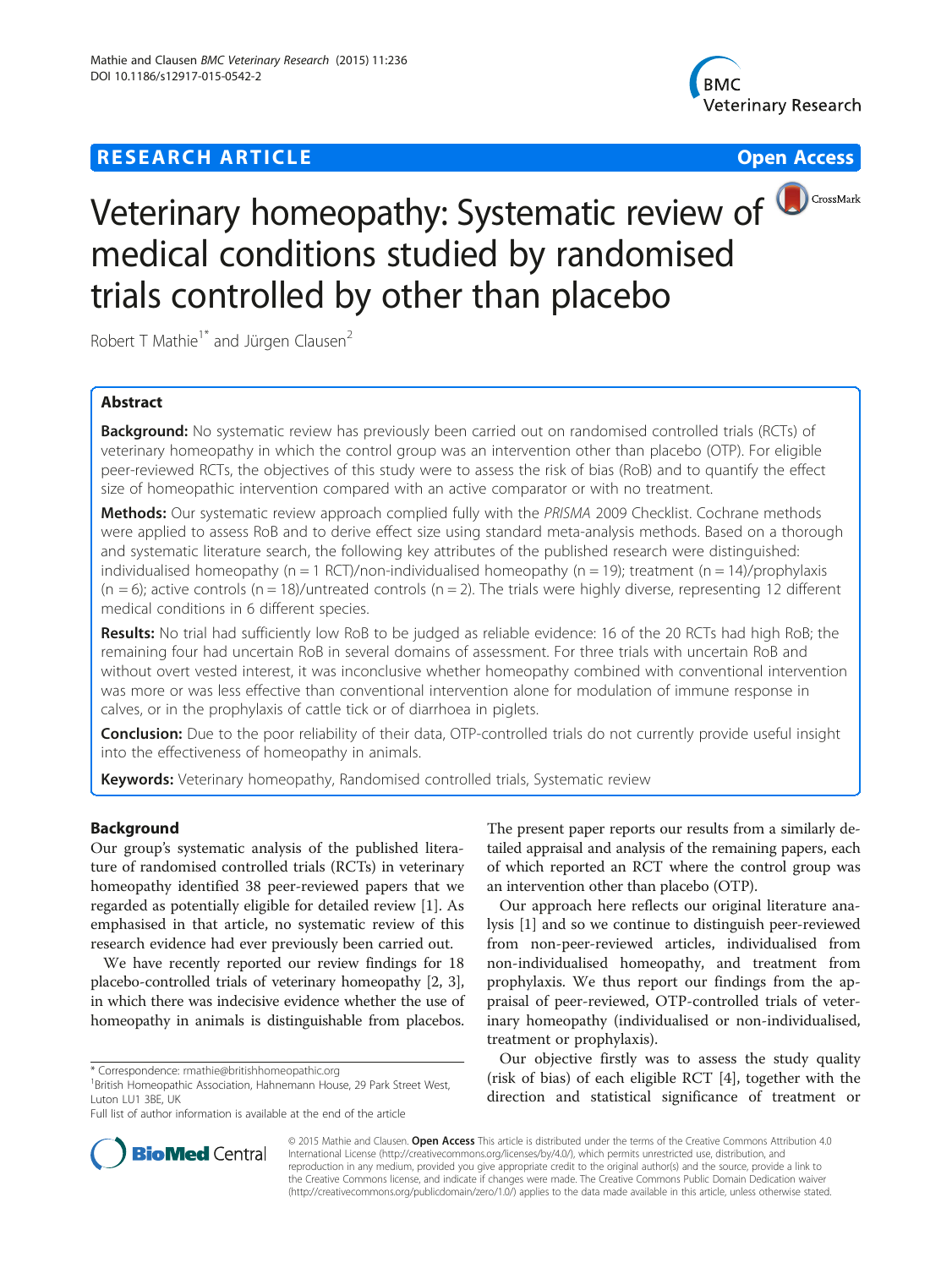prophylactic effect. For suitable groupings of RCTs (per species-specific medical condition; per type of control group), we aimed then to determine pooled summary statistics by meta-analysis methods and to examine their sensitivity to study quality. In both objectives, our emphasis was focused on trials that satisfied our criteria for reliable evidence [[2, 3\]](#page-14-0).

## Methods

Methods comply with the PRISMA (Preferred Reporting Items for Systematic Reviews and Meta-Analyses) 2009 Checklist (see Additional file [1\)](#page-14-0) [[5\]](#page-14-0). They are compatible with our previously published papers in this series of veterinary reviews [\[1](#page-14-0)–[3\]](#page-14-0), and with our protocol-based systematic reviews and meta-analyses of homeopathy RCTs in human medicine [\[6, 7](#page-14-0)].

Matters connected with study eligibility, research design categories and the literature search strategy were described in detail in our earlier paper [[1](#page-14-0)]. Only brief descriptions are therefore given here, with additional information that is specific to the methods used for the present paper.

#### Identifying papers for full data extraction

Each of the following electronic databases was searched up to and including March 2011 [\[1\]](#page-14-0), with a follow-up search of the same databases up to the end of 2013: AMED, CINAHL, CENTRAL, Embase, HomVetCR, LILACS, PubMed, Science Citation Index, Scopus. There were no language restrictions. During the peer-review process for the current paper, we became aware that relevant additional literature might be contained in CAB Abstracts [[8](#page-14-0)], which we therefore searched up to and including May 2015, and with the intention to update our review and analysis if significant numbers of eligible RCTs were revealed.

In our original literature search [[1\]](#page-14-0), 20 records of trials were identified as satisfying the key acceptance criteria for the present systematic review: substantive report of clinical treatment or prophylaxis trial for any medical condition or species in veterinary homeopathic medicine, randomised, controlled by OTP, and published in a peerreviewed journal. One of us screened and categorised each of these potentially relevant papers (plus those identified in our follow-up search – see Results) to assess their eligibility for full data extraction. The other independently appraised these decisions; any differences of opinion were resolved by consensus discussion.

#### Exclusion criteria prior to full data extraction

- Research using radionically prepared 'homeopathic' medicines.
- The tested intervention is homeopathy combined with other (complementary or conventional) medicine or therapy.

#### Data extraction and management

The authors of eligible RCT papers were not approached for clarification on unclear or missing facets of their methods or results [[4\]](#page-14-0), though original authors' crossreference to their previously published study methods were taken into account as appropriate [\[2](#page-14-0)]. For each of two assessors working independently, relevant data were extracted and then recorded using a standardised data collection format (Microsoft Excel).

No paper reported more than one RCT. For a paper reporting an RCT that involved >2 groups of subjects, we typically pursued data extraction on only one pair of groups: trials that included an OTP as well as a placebo control group had been scrutinised previously [[2, 3\]](#page-14-0) and were not reappraised for the current study. For studies that comprised >1 homeopathy group, the total sample size reflects the total numbers of subjects in the homeopathy groups combined [[9\]](#page-14-0). This was the approach in all relevant cases, i.e.: where the same homeopathic medicine was used, and with the same timing of administration but in different potency; where the same homeopathic medicine and potency was used, but with different timing of administration; where a different homeopathic medicine was used.

#### Study appraisal

## Assessment of risk of bias

Using the standard criteria defined by Cochrane [\[4\]](#page-14-0), extraction of information from each paper enabled us to answer the question, 'Is the study free from risk of bias?': 'Yes'; 'Unclear'; 'No'. The two assessors' independent judgments were mutually scrutinised and compared, with discrepancies between them resolved by consensus discussion. This approach applied to each of seven assessment domains: I, the method used to generate the random sequence; II, the method of allocation concealment used to implement the random sequence; IIIA, the blinding of trial personnel, including animal owner as appropriate; IIIB, the blinding of outcome assessors; IV, whether all the randomised patients are accounted for in the analysis; V, whether there is evidence of selective outcome reporting; VI, whether there is evidence of other bias, such as extreme data imbalance at baseline.

For domain IV, a trial was automatically regarded as no better than 'unclear' if there was greater than 20 % participant attrition rate, irrespective of whether intention-totreat analysis had been carried out on the data. For domain V, we based our judgment of reported outcomes on a comparison with the details given in the same paper's Methods section (original trial protocols have not been published in veterinary homeopathy). For the purposes of the current paper, we assessed domain V as 'No' (high risk of bias) if the main outcome data were not extractable for metaanalysis. The source of any research funding/sponsorship,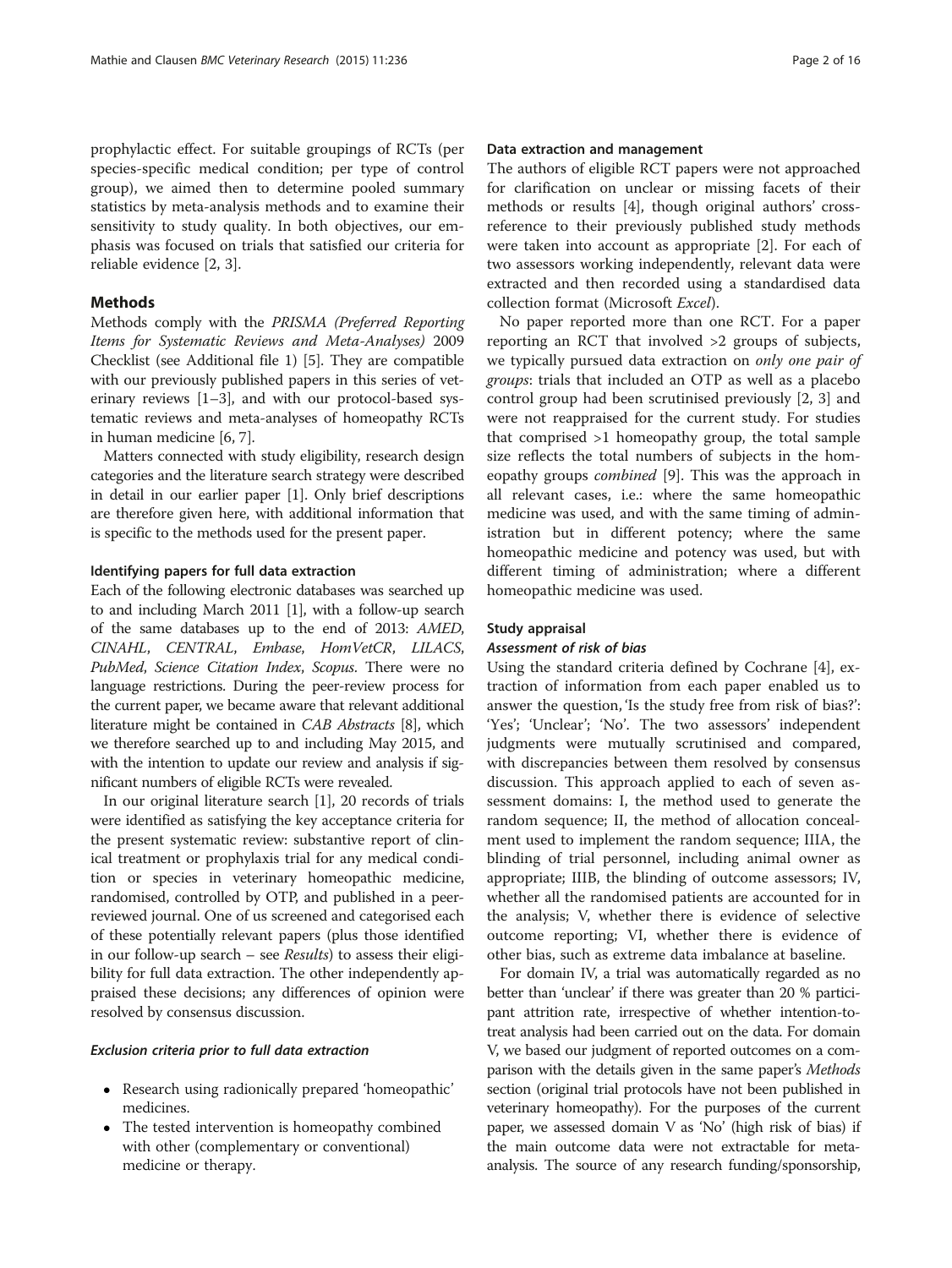or other vested interest such as personnel employment or contract, was not taken into account for risk-of-bias assessment (domain VI), but was reflected in the overarching assessment of risk of bias for each RCT.

#### Assessment per trial for risk of bias

Using the Cochrane approach [\[4\]](#page-14-0), each trial was designated overall as follows: low risk of bias for all domains; uncertain risk of bias for one or more domains, and no evident risk of bias in any domain; high risk of bias for one or more domains. A trial with overall low risk of bias comprised reliable evidence. For a trial that did not display high risk of bias in any domain, we regarded its evidence as reliable if the study was assessed as free of bias for each of domains I, IIIA, IIIB and IV [[2](#page-14-0), [3\]](#page-14-0).

## Outcome assessment and reporting

## Identification of 'main outcome measure' per trial

For the purposes of risk-of-bias assessment and for assessment of treatment effect, we identified for each trial a single 'main outcome measure' using a refinement of the approaches adopted by Linde et al. [\[10\]](#page-14-0) and by Shang et al. [[11](#page-14-0)]. The main outcome measure of each trial was based on a hierarchical ranking order (consistent with the World Health Organization's [\[12\]](#page-14-0) classification system for levels of functioning linked to health condition), and as previously described [\[2\]](#page-14-0). This approach ensured that the most clinically important outcome was selected per trial, and also avoided the problem of outcome multiplicity [[13](#page-14-0)].

Unless otherwise indicated, the single end-point (as determined from the start of the intervention) associated with the designated 'main outcome measure' was taken as the last follow-up at which data were reported for that outcome [[2\]](#page-14-0).

## Analysis of outcomes

#### Summary effect measures for 'main outcome'

For each eligible trial, the effect size was taken as the difference between the homeopathy group and the control group at the designated end-point of the trial, as follows [[2\]](#page-14-0):

- For a dichotomous measure: odds ratio (OR), with 95 % confidence interval (CI);
- For a continuous measure: standardised mean difference (SMD), with 95 % CI.

If the original paper did not provide adequate information on the designated main outcome measure to enable data extraction, that trial's outcome was classified as 'not estimable' and a further potentially estimable outcome was not sought.

Under the separate group headings of individualised homeopathy and non-individualised homeopathy, and

- Disease-specific treatment effects per species;<br>• Disease-specific prophylactic effects per speci-
- Disease-specific prophylactic effects per species.

All calculations and analyses were performed using Review Manager 5.2 (Cochrane). Given our anticipation of heterogeneous data for intervention effects, the random-effects (rather than fixed-effects) model was planned for all meta-analyses [\[14](#page-14-0)].

## Reflecting study quality overall

Our main analyses used only the data extracted from trials without evident high risk of bias. It was intended that our primary conclusions would be based solely on trials with reliable evidence and without overt vested interest (not funded, directly or indirectly, by a homeopathic pharmacy).

#### Direction of effect of treatment/prophylaxis per trial

Care was taken faithfully to represent the correct direction of change per trial: e.g. an effect favouring homeopathic intervention was higher rate of recovery but lower faecal egg count. The arithmetic content of the OR, or the sign of the SMD, was adjusted appropriately if so indicated.

We regarded each RCT as a *superiority trial* [\[15](#page-14-0)] unless the original paper stated explicitly in its Methods section that the study was designed as an equivalence or non-inferiority trial [[16](#page-14-0), [17\]](#page-14-0), with corresponding power calculation. For each of three study designs (and regarding each design as a superiority trial), we adopted the following rationale for interpretation of the three possible statistical findings:

Statistical finding (i):  $P \le 0.05$ : Direction of effect toward homeopathy

- a. Study design: active control. Homeopathy is more effective than a conventional intervention;
- b. Study design: [homeopathy plus active control] versus *active control* (' $[A + B]$  versus *B*'). Homeopathy combined with conventional intervention is more effective than conventional intervention alone;
- c. Study design: no-treatment control. Homeopathy is more effective than no intervention.

Statistical finding (ii):  $P \le 0.05$ : Direction of effect toward control

- a. Study design: active control. Homeopathy is less effective than a conventional intervention;
- b. Study design: [homeopathy plus active control] versus active control (' $[A + B]$  versus B'). Homeopathy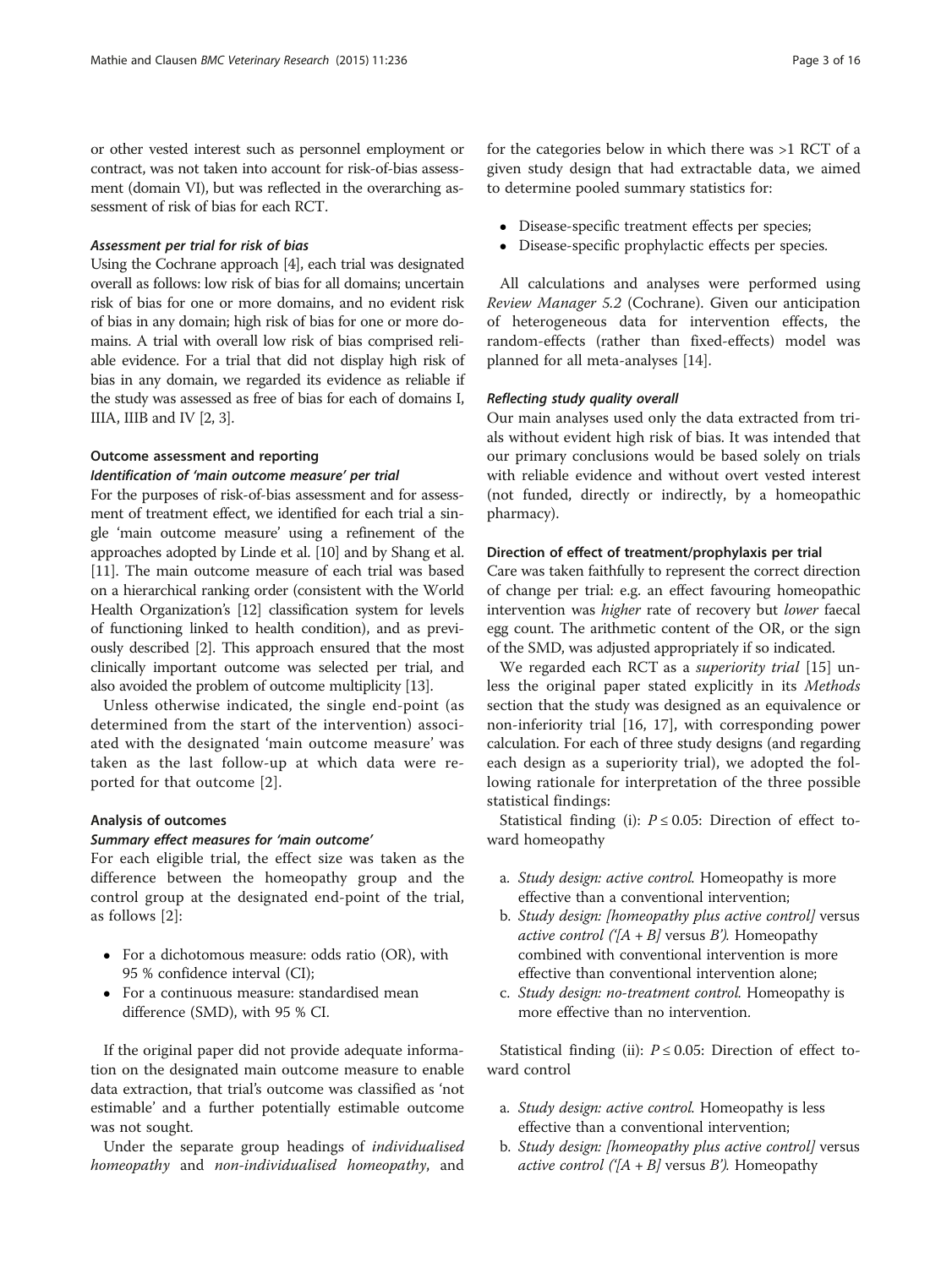combined with conventional intervention is less effective than conventional intervention alone;

c. Study design: no-treatment control. Homeopathy is ineffective.

Statistical finding (iii):  $P > 0.05$ : Direction of effect toward either homeopathy or control

- a. Study design: active control. Inconclusive whether homeopathy is more or is less effective than a conventional intervention [\[18,](#page-14-0) [19](#page-14-0)];
- b. Study design: [homeopathy plus active control] versus *active control*  $(|A + B|)$  versus B'). Inconclusive whether homeopathy combined with conventional intervention is more or is less effective than conventional intervention alone;
- c. Study design: no-treatment control. Inconclusive whether homeopathy is more or less effective than no treatment.

## Results

## Demographic details

Additional file [2](#page-14-0) illustrates the PRISMA flowchart, which follows on from, and suitably updates [[20\]](#page-14-0), that in our earlier paper [\[1](#page-14-0)]; our current focus is on OTPcontrolled trials only. Two OTP-controlled trials were rejected from the current review due to their focus on homeopathy combined with another intervention: A29, Dreissman 2010; A30, Lepple 1984. A further two were excluded due to their focus on neither treatment nor prophylaxis: A33, Sharma 1987; A37, Trehan 1994. Four additional eligible records were identified in our follow-up search, and included in analysis. Our subsequent search of CAB Abstracts, conducted during peer review of the current paper, revealed just one potentially eligible trial [\[21](#page-14-0)], which we did not consider further.

Table [1](#page-4-0) details each of the 20 studies eligible for full systematic review: (i) individualised homeopathy/treatment  $(n = 1)$ ; (ii) non-individualised homeopathy/treatment  $(n = 13)$ ; (iii) non-individualised homeopathy/ prophylaxis  $(n = 6)$ . Data per trial include: nature of the homeopathic intervention; study setting; the RCT's source of funding. Our definitions of 'treatment' and 'prophylaxis' were as previously described [[1\]](#page-14-0). All RCTs were identified as superiority trials, despite the fact that in some cases the original authors applied the terms 'equivalence trial' or 'non-inferiority trial' post-hoc in Results or in Discussion (A15, Faulstich 2006; A39, Braun, 2011).

Extreme diversity characterised the studies as regards species, medical condition, homeopathic medicine, and funding source. In the 20 eligible studies, 6 different species are represented: birds  $(n = 1)$ ; cattle  $(n = 11)$ ;

dogs  $(n = 1)$ ; horses  $(n = 1)$ ; pigs  $(n = 4)$ ; sheep  $(n = 2)$ . Twelve different conditions are represented. None of the trials had a clearly unbiased funding source; we identified overt vested interest in 10 of the 20 trials.

Table [2](#page-7-0) includes: sample sizes; designated 'main outcome measure'; type of data (whether dichotomous or continuous); study endpoint. Diversity was again apparent, with large variation in sample sizes, main outcome, and timing of the study endpoint.

## Risk of bias

Table [3](#page-10-0) shows our risk-of-bias judgments for each eligible trial.

Many of the papers were written to such a poor standard that risk-of-bias assessments were sometimes challenging. No trial had low risk of bias in all of the Cochrane judgmental domains. Sixteen trials had high risk of bias in one or more domains. Four trials had merely uncertain risk of bias, and the uncertainty was evident in five domains per study (A31, Reis 2006; A32, Reis 2008; A34, Signoretti 2008; A36, Soto 2008). There was therefore no trial that could be designated as reliable evidence.

Only five of the 20 trials had adequate randomisation (domain I), and none of the trials had adequate allocation concealment (domain II) or personnel blinding (domain IIIA). See also Fig. [1](#page-11-0) (Risk-of-bias summary graph).

#### Analysis of outcomes

Fifteen of the 20 trials had extractable data. Due to the diversity of medical conditions, species, types of homeopathic intervention, study designs and outcome measures, as well as the very unclear quality of the evidence, it was not appropriate to carry out meta-analysis on disease-specific intervention.

The direction of effect favoured homeopathy in 11 trials (statistically significantly so in four cases) and favoured control in four trials (statistically significantly so in zero cases) – see Table [4](#page-12-0), in which the inference from the statistical findings is given by reference to the numbered study designs in Methods: Direction of effect of treatment/prophylaxis per trial.

#### Trials with uncertain risk of bias

In the absence of any trials with reliable evidence, our main attention has been forced on to the data extracted from three trials with uncertain risk of bias and without overt vested interest (Table [4a](#page-12-0)): A32, Reis 2008 (modulation of immune response to rabies vaccination in calves); A34, Signoretti 2008 (cattle tick); A36, Soto 2008 (diarrhoea in piglets). All three trials were in the category 'non-individualised/prophylaxis/'[A + B] versus B' design. None of the three showed evidence of a difference between adjunctive homeopathy and active control alone,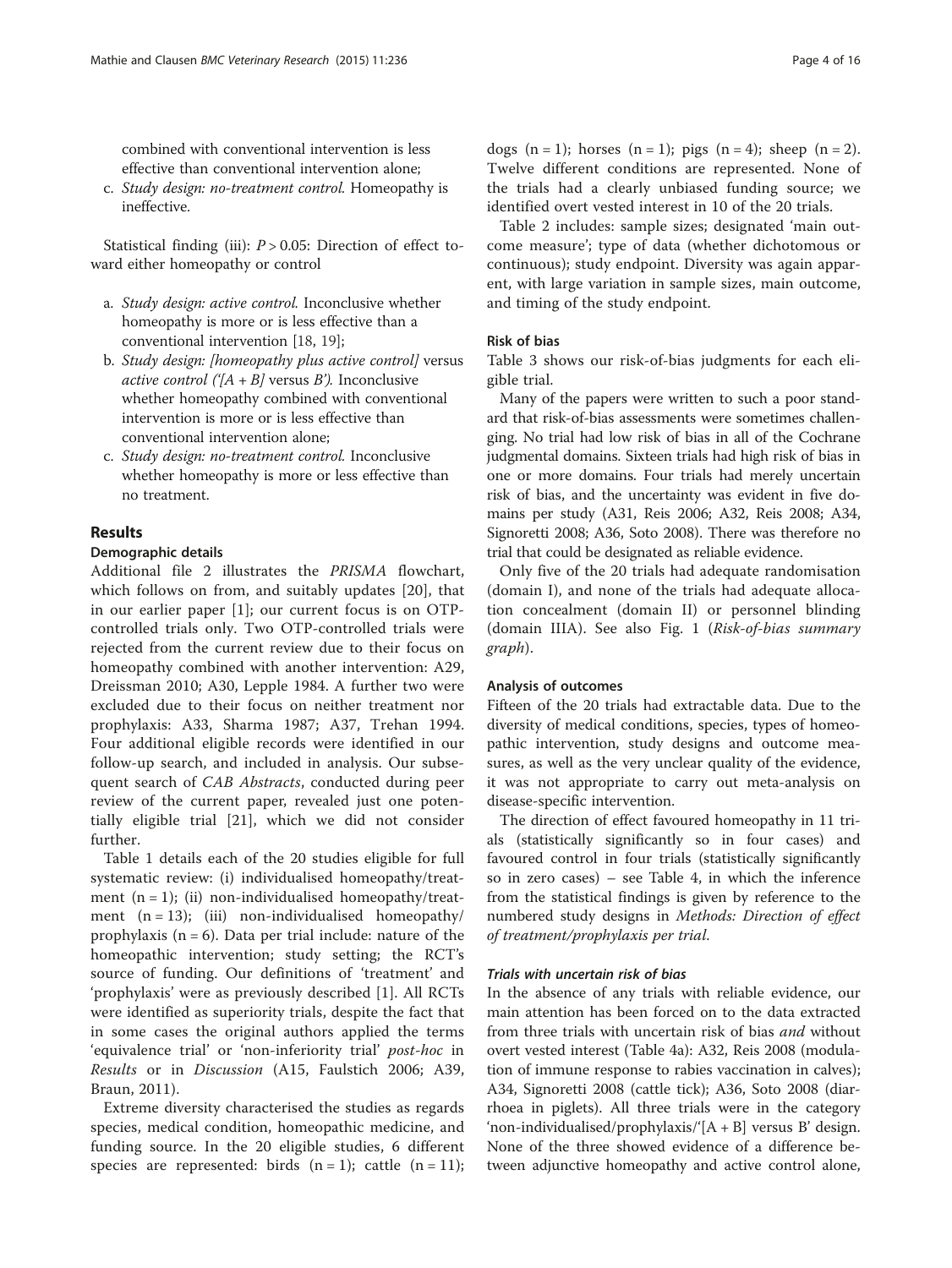<span id="page-4-0"></span>

| i: Individualised/Treatment         |        |     |                            |  |             |                    |                                                                                                                                                 |                                                                             |                                                                                         |                                                                                                    |                              |
|-------------------------------------|--------|-----|----------------------------|--|-------------|--------------------|-------------------------------------------------------------------------------------------------------------------------------------------------|-----------------------------------------------------------------------------|-----------------------------------------------------------------------------------------|----------------------------------------------------------------------------------------------------|------------------------------|
| Condition                           |        |     | Species Ref. First author  |  | Year Design | Control            | Homeopathic medicine                                                                                                                            | Dilution*                                                                   | <b>Study setting</b>                                                                    | Funding                                                                                            | Free from<br>vested interest |
| Mastitis, metritis<br>and agalactia | Pigs   |     | A12 Schütte                |  | 1988 Active | Antibiotic         | Individualised                                                                                                                                  | D3-D12                                                                      | University<br>veterinary<br>ambulance; 21<br>swine herds in<br>Germany<br>(Berlin area) | Remedies were gift<br>of the manufacturer                                                          | <b>No</b>                    |
| ii: Non-individualised/Treatment    |        |     |                            |  |             |                    |                                                                                                                                                 |                                                                             |                                                                                         |                                                                                                    |                              |
| Condition                           |        |     | Species Ref. First author  |  | Year Design | Control            | Homeopathic medicine                                                                                                                            | <b>Dilution</b>                                                             | Study setting                                                                           | Funding                                                                                            | Free from<br>vested interest |
| Diarrhoea<br>(neonatal)             | Cattle |     | A42 Lohr                   |  | 2012 Active |                    | Oral electrolytes 3 complex preparations: Nux<br>vomica; Veratrum; Engystol                                                                     | Not stated                                                                  | Six farms in<br>Germany                                                                 | Directly funded study<br>(Heel Pharmacy)                                                           | No                           |
| Diarrhoea<br>(neonatal)             | Pigs   |     | A14 Coelho                 |  | 2009 Active | Antibiotic         | Phosphorus/E. coli                                                                                                                              | 30C                                                                         | Swine farm,<br>Brazil                                                                   | The company,<br>Farmácia Sensitiva,<br>'supplied' the<br>medicines                                 | No                           |
| Ectoparasite<br>infestation         | Cattle |     | A41 Catto                  |  | 2013 Active | Anthelmintic       | 2 complex preparations<br>of various components<br>(mainly nosodes)                                                                             | All but one<br>components<br>potentised to<br>12C and higher<br>(30C, 200C) | Cattle farm,<br>Brazil                                                                  | None stated                                                                                        | Unclear                      |
| Ectoparasite<br>infestation         | Cattle |     | A19 Silva                  |  | 2008 Active | Chemical dip       | 'Biotherapic' of Boophilus<br>microplus and 14 other<br>organisms                                                                               | 12C                                                                         | Government<br>research<br>institution,<br>Brazil                                        | None declared. The<br>homeopathic<br>laboratories, Flora &<br>Fauna Ltd., supplied<br>the medicine | <b>No</b>                    |
| Foot-and-mouth<br>disease           | Cattle | A40 | Lotfollahzadeh 2012 Active |  |             | and antibiotic     | Anti-inflamatory Tarentula cubensis                                                                                                             | D <sub>5</sub>                                                              | Cattle farms,<br>Iran                                                                   | Richter Pharma<br>donated the<br>homeopathic<br>medicine                                           | No                           |
| Gastrointestinal<br>nematodes       | Sheep  |     | A21 Zacharias              |  | 2008 Active | Anthelmintic       | 3 remedies: Ferrum<br>phosphoricum, Arsenicum<br>album, Calcarea carbonica                                                                      | Not stated                                                                  | Government<br>research<br>institution,<br>Brazil                                        | None stated                                                                                        | Unclear                      |
| Lameness                            | Horses |     | A15 Faulstich              |  | 2006 Active | Hyaluronic<br>acid | Complex of 14 homeopathically<br>prepared ingredients                                                                                           | $D3 - D8$                                                                   | Two horse<br>clinics in<br>Germany<br>(Berlin area,<br>Munich area)                     | Study performed by<br>a contract research<br>organisation                                          | <b>No</b>                    |
| Mastitis                            | Cattle |     | A16 Klocke                 |  | 2010 Active | Teat-sealer        | 8 remedies: Mercurius solubilis,<br>Lachesis mutus, Sulfur, Calcium<br>carbonicum, Calcium phosphoricum,<br>Pulsatilla pratensis, Sepia, Silica | D <sub>6</sub>                                                              | Thirteen<br>organic dairy<br>herds.<br>Switzerland                                      | EC grant; Weleda<br>'provided the<br>remedies                                                      | No                           |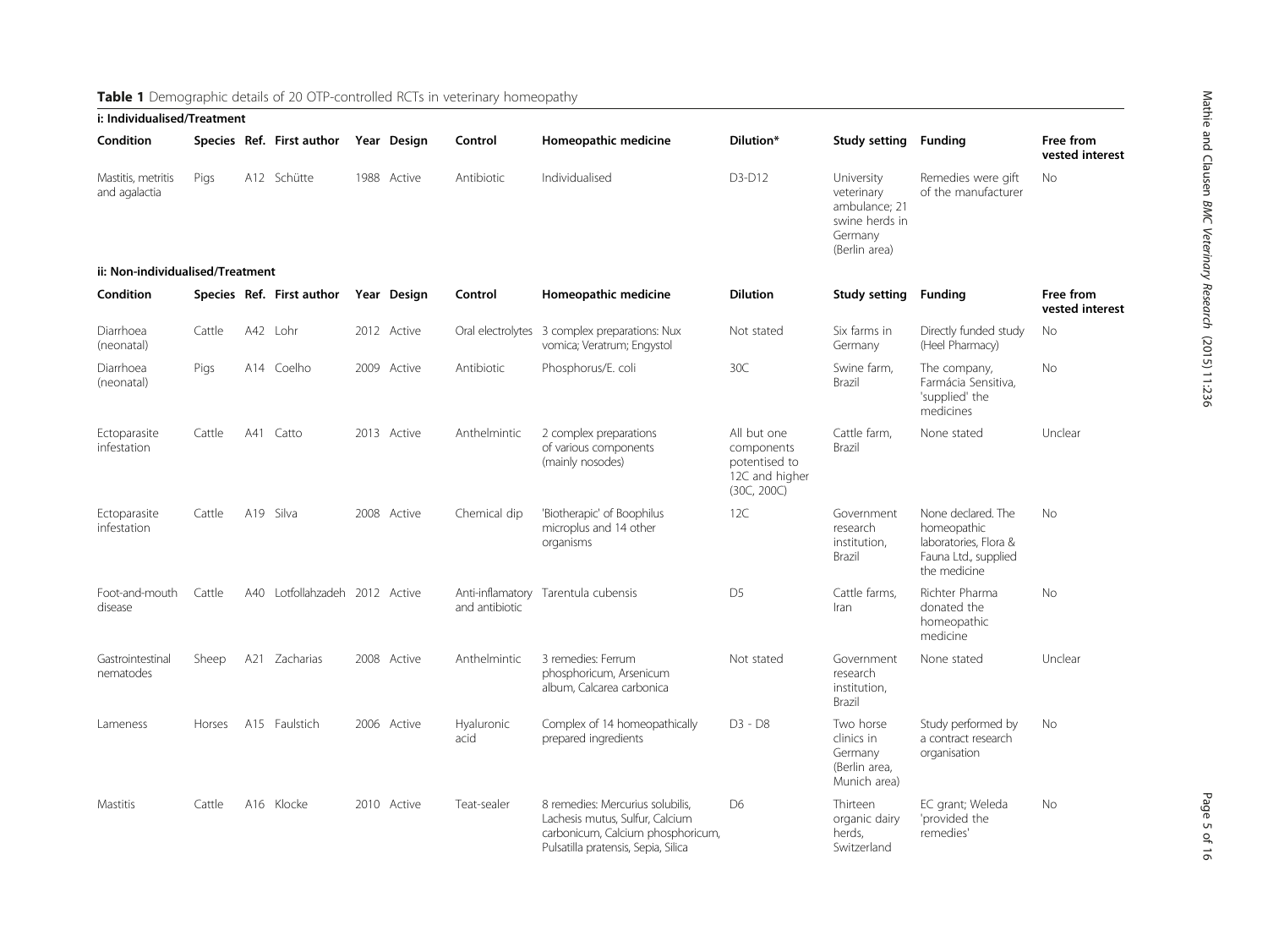| Mastitis                                       | Cattle       |     | A20 Varshney              | 2005 Active                  | Antibiotic                                | Complex of 8 remedies: Healwell<br>VT-6 (Sintex International Limited,<br>Kalol, India), consisting of<br>Phytolacca, Calcarea fluorica,<br>Silica, Belladona, Bryonia, Arnica,<br>Conium, Ipecacuanha<br>"in equal amount" | 200C: Phytolacca,<br>Calcarea fluorica.<br>30c: Silica,<br>Belladona, Bryonia,<br>Arnica, Conium,<br>Ipecacuanha | Dairy farm,<br>India                                            | Sintex International<br>Ltd 'supplied the<br>homeopathic<br>formulation for<br>clinical trial'           | No                           |
|------------------------------------------------|--------------|-----|---------------------------|------------------------------|-------------------------------------------|-----------------------------------------------------------------------------------------------------------------------------------------------------------------------------------------------------------------------------|------------------------------------------------------------------------------------------------------------------|-----------------------------------------------------------------|----------------------------------------------------------------------------------------------------------|------------------------------|
| Mastitis, metritis<br>and agalactia            | Pigs         | A39 | Braun                     | 2011 Active                  | Antibiotic                                | 2 complex preparations. Lachesis<br>compositum + Traumeel                                                                                                                                                                   | Not stated                                                                                                       | Three piglet-<br>rearing farms<br>in Germany                    | Directly funded study No<br>(Heel Pharmacy)                                                              |                              |
| Pseudopregnancy Dogs                           |              |     | A13 Beceriklisoy          | 2008 Active                  | Naloxone                                  | Thuja occidentalis/Urtica urens                                                                                                                                                                                             | D30                                                                                                              | University<br>animal clinic,<br>Turkey                          | None stated                                                                                              | Unclear                      |
| Salmonellosis                                  | <b>Birds</b> |     | A18 Sandoval              | 1998 Active                  | Antibiotic                                | Baptisia tinctoria                                                                                                                                                                                                          | 30C                                                                                                              | Poultry farm,<br>Mexico                                         | None stated                                                                                              | Unclear                      |
| Gastrointestinal<br>nematodes                  | Sheep        |     | A17 Rocha                 |                              | 2006 $(A + B)$ vs. B Anthelmintic<br>only | <b>Fator Vermes</b>                                                                                                                                                                                                         | Not stated                                                                                                       | University<br>establishment,<br>Brazil                          | None stated                                                                                              | Unclear                      |
| iii: Non-individualised/Prophylaxis            |              |     |                           |                              |                                           |                                                                                                                                                                                                                             |                                                                                                                  |                                                                 |                                                                                                          |                              |
| Condition                                      |              |     | Species Ref. First author | Year Design                  | Control                                   | Homeopathic medicine                                                                                                                                                                                                        | <b>Dilution</b>                                                                                                  | <b>Study setting</b>                                            | <b>Funding</b>                                                                                           | Free from<br>vested interest |
| Ectoparasite<br>infestation                    | Cattle       |     | A34 Signoretti            | 2008 $(A + B)$ vs. B Protein | supplement<br>only                        | Factor C & MC ® : 16 remedies                                                                                                                                                                                               | All 12C                                                                                                          | Government<br>research<br>institution,<br>Brazil                | None stated                                                                                              | Unclear                      |
| Diarrhoea<br>(neonatal)                        | Pigs         |     | A36 Soto                  | 2008 $(A + B)$ vs. B Sucrose | saline<br>only                            | Complex of 4 remedies: Echinacea<br>angustifolia, Avena sativa, Ignatia<br>amara, and Calcarea carbonica                                                                                                                    | 6C                                                                                                               | Commercial<br>swine herd,<br>Brazil                             | None stated                                                                                              | Unclear                      |
| Handling stress                                | Cattle       |     | A31 Reis                  |                              | 2006 $(A + B)$ vs. B Mineral salt<br>only | Matricaria chamomilla <sup>®</sup>                                                                                                                                                                                          | 12C (plus non<br>potentised sugar<br>and Bixa orellana<br>[grams])                                               | Cattle farm,<br>Brazil                                          | "This research was<br>supported by the<br>Homeopathic<br>Laboratory Arenales<br>Flora & Fauna Ltd."      | No.                          |
| Immune<br>response to<br>rabies<br>vaccination | Cattle       |     | A32 Reis                  |                              | 2008 $(A + B)$ vs. B Mineral salt<br>only | Matricaria chamomilla <sup>®</sup>                                                                                                                                                                                          | 12C                                                                                                              | Cattle farm,<br>Brazil                                          | The homeopathic<br>laboratories, Flora &<br>Fauna Ltd., are<br>thanked by the<br>author non-specifically | Unclear                      |
| Infertility                                    | Cattle       |     | A35 Sommer                | 1972 Untreated               | Untreated                                 | Complex of 5 remedies                                                                                                                                                                                                       | $D3-D5$                                                                                                          | Two cattle<br>farms,<br>University of<br>Hohenheim<br>(Germany) | None stated                                                                                              | Unclear                      |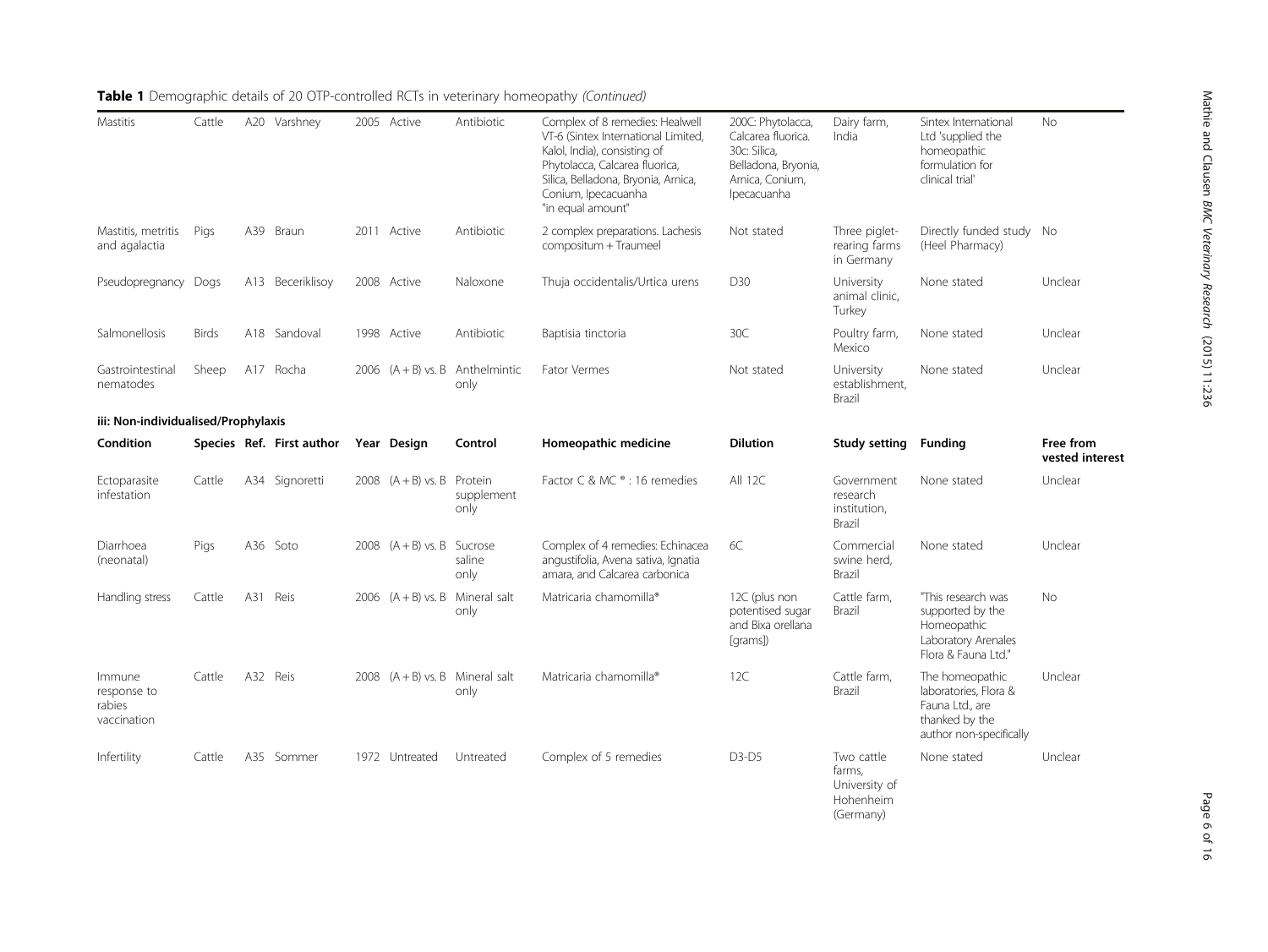| Infertility | Cattle | A38 Williamson | 1991 Untreated | Untreated | Sepia | 200C | Dairy herd,<br>Scotland | <b>British Cattle</b><br>Veterinary<br>Association. The<br>pharmacy,<br>Ainsworth's, are<br>thanked by the<br>authors non-<br>specifically | Unclear |
|-------------|--------|----------------|----------------|-----------|-------|------|-------------------------|--------------------------------------------------------------------------------------------------------------------------------------------|---------|
|             |        |                |                |           |       |      |                         |                                                                                                                                            |         |

\*Note on homeopathic dilutions: The number refers to the number of successive serial dilutions to which the starting material has been subjected. The letter refers to the scale on which the dilution has been carried out: the letter D denotes the decimal method of dilution (that is, one part of liquid is added to nine parts of purified water, ethanol, glycerol or lactose); the letter C indicates the centesimal method (one part added to 99 parts of diluent). In homeopathic dilutions above 12C/D24 (10<sup>-24</sup> molar) – beyond Avogadro's constant, 6.02 x 10<sup>23</sup> mol<sup>-1</sup> – there are, in theory, no material traces of the original substance; such dilutions are kno as 'ultra-molecular'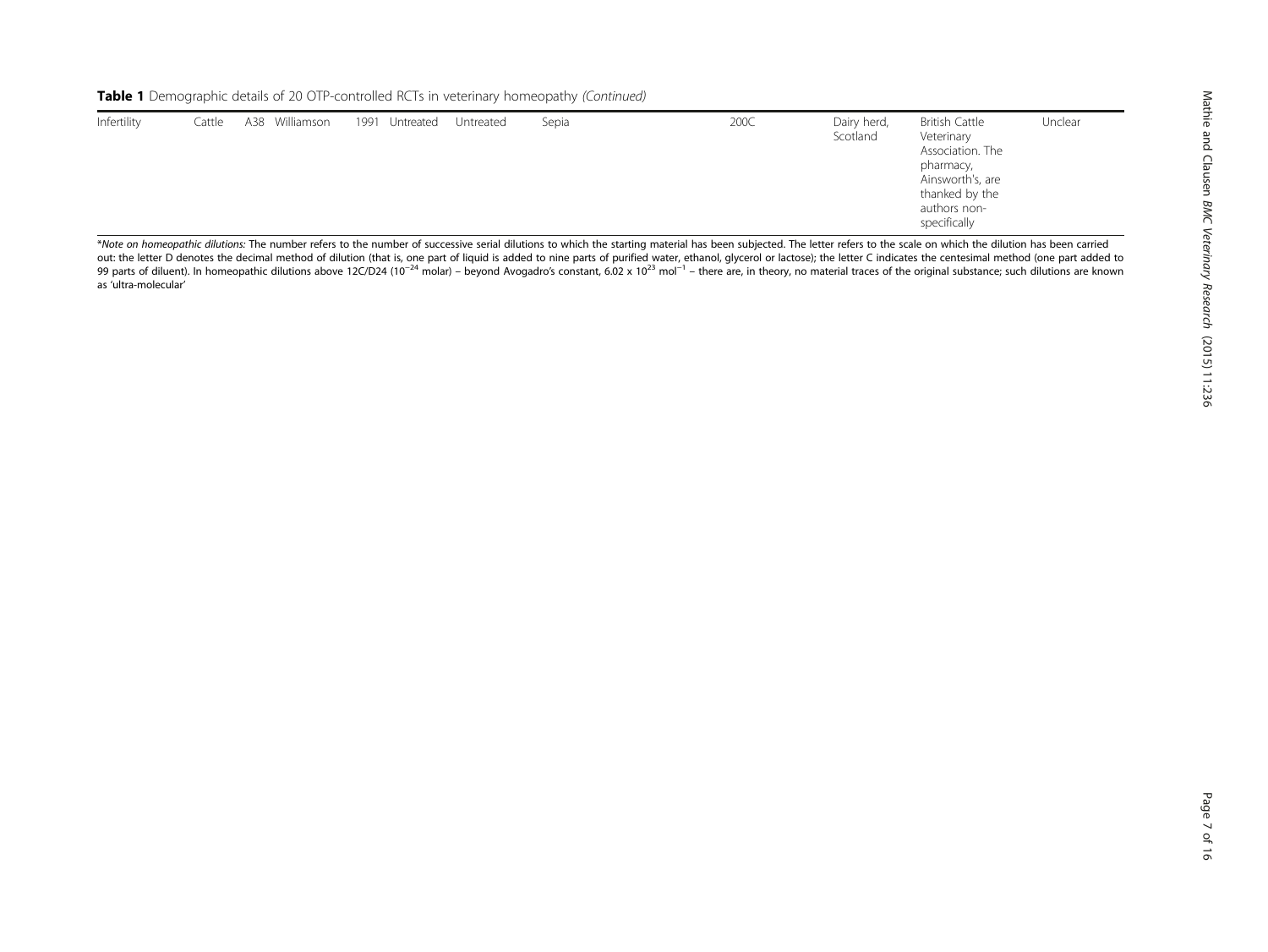<span id="page-7-0"></span>Table 2 Sample sizes and outcomes for 20 OTP-controlled RCTs

| i: Individualised/Treatment                                      |         |        |         |                                                            |    |                           |     |                          |                                                                          |                |                                                        |                                                                                                                                                                                                                                     |                 |                                                                                                                                                                                   |
|------------------------------------------------------------------|---------|--------|---------|------------------------------------------------------------|----|---------------------------|-----|--------------------------|--------------------------------------------------------------------------|----------------|--------------------------------------------------------|-------------------------------------------------------------------------------------------------------------------------------------------------------------------------------------------------------------------------------------|-----------------|-----------------------------------------------------------------------------------------------------------------------------------------------------------------------------------|
| Ref. First author                                                |         | (hom.) | (cont.) | Year N start N start N start N end N end N end %<br>(tot.) |    | (hom.) (cont.) (tot.)     |     | <b>Attrition</b>         | <b>Designated 'main</b><br>outcome'                                      | data           | Type of Direction of<br>change favouring<br>homeopathy | Problem with<br>designated 'main<br>outcome measure'                                                                                                                                                                                | End-point       | <b>Notes</b>                                                                                                                                                                      |
| A12 Schütte                                                      | 1988 33 |        | 31      | 64                                                         | 33 | 31                        | 64  | 0.0                      | Piglet mortality                                                         | Dichot.        | Lower                                                  | Yes: Gives percentage<br>of dead piglets<br>(events) but not<br>number of piglets<br>born (total)                                                                                                                                   | 28 <sub>d</sub> | $N = No$ . of sows<br>treated                                                                                                                                                     |
| ii: Non-individualised/Treatment                                 |         |        |         |                                                            |    |                           |     |                          |                                                                          |                |                                                        |                                                                                                                                                                                                                                     |                 |                                                                                                                                                                                   |
| Ref. First author Year N start N start N start N end N end N end |         | (hom.) | (cont.) | (tot.)                                                     |    | $(hom.)$ (cont.) $(tot.)$ |     | $\%$<br><b>Attrition</b> | <b>Designated 'main</b><br>outcome'                                      | data           | Type of Direction of<br>change favouring<br>homeopathy | Problem with<br>designated 'main<br>outcome measure'                                                                                                                                                                                | End-point       | <b>Notes</b>                                                                                                                                                                      |
| A42 Lohr                                                         | 2013 53 |        | 56      | 109                                                        | 46 | 54                        | 100 | 8.3                      | Cure rate (Sum-<br>score (physical<br>condition))                        | Dichot.        | Higher                                                 | Only 46 (Hom) and<br>54 (Cont) animals<br>regularly completed<br>the study, and are<br>therefore the data<br>for our calculations.<br>The authors themselves<br>calculated cure rate<br>based on 50 and<br>56 animals respectively. | Up to $4d$      |                                                                                                                                                                                   |
| A14 Coelho                                                       | 2009 35 |        | 11      | 46                                                         | 35 | 9                         | 44  | 4.3                      | Proportion of<br>animals without<br>diarrhoea at the<br>end of treatment | Dichot. Higher |                                                        | No                                                                                                                                                                                                                                  | 12 <sub>d</sub> |                                                                                                                                                                                   |
| A41 Catto                                                        | 2013 72 |        | 36      | 108                                                        | 72 | 36                        | 108 | 0.0                      | Faecal egg count                                                         | Contin.        | Lower                                                  | Yes: Unclear sample<br>sizes - see Notes                                                                                                                                                                                            | Second year     | The numbers of<br>animals in each<br>group based on<br>the assumption<br>that each group<br>comprised<br>3 paddocks<br>(12 animals<br>in each). No<br>information<br>on dropouts. |
| A19 Silva                                                        | 2008 9  |        | 9       | 18                                                         | ?9 | ?9                        | ?18 | Unclear                  | Mean number of<br>engorged ticks<br>per annum                            | Contin. Lower  |                                                        | Yes: SD not stated;<br>N at endpoint<br>not stated                                                                                                                                                                                  | 1 yr            |                                                                                                                                                                                   |
| A40 Lotfollahzadeh 2012 52                                       |         |        | 23      | 75                                                         | 50 | 15                        | 65  | 13.3                     | Rectal<br>temperature                                                    | Contin.        | Lower                                                  |                                                                                                                                                                                                                                     | 14 d            |                                                                                                                                                                                   |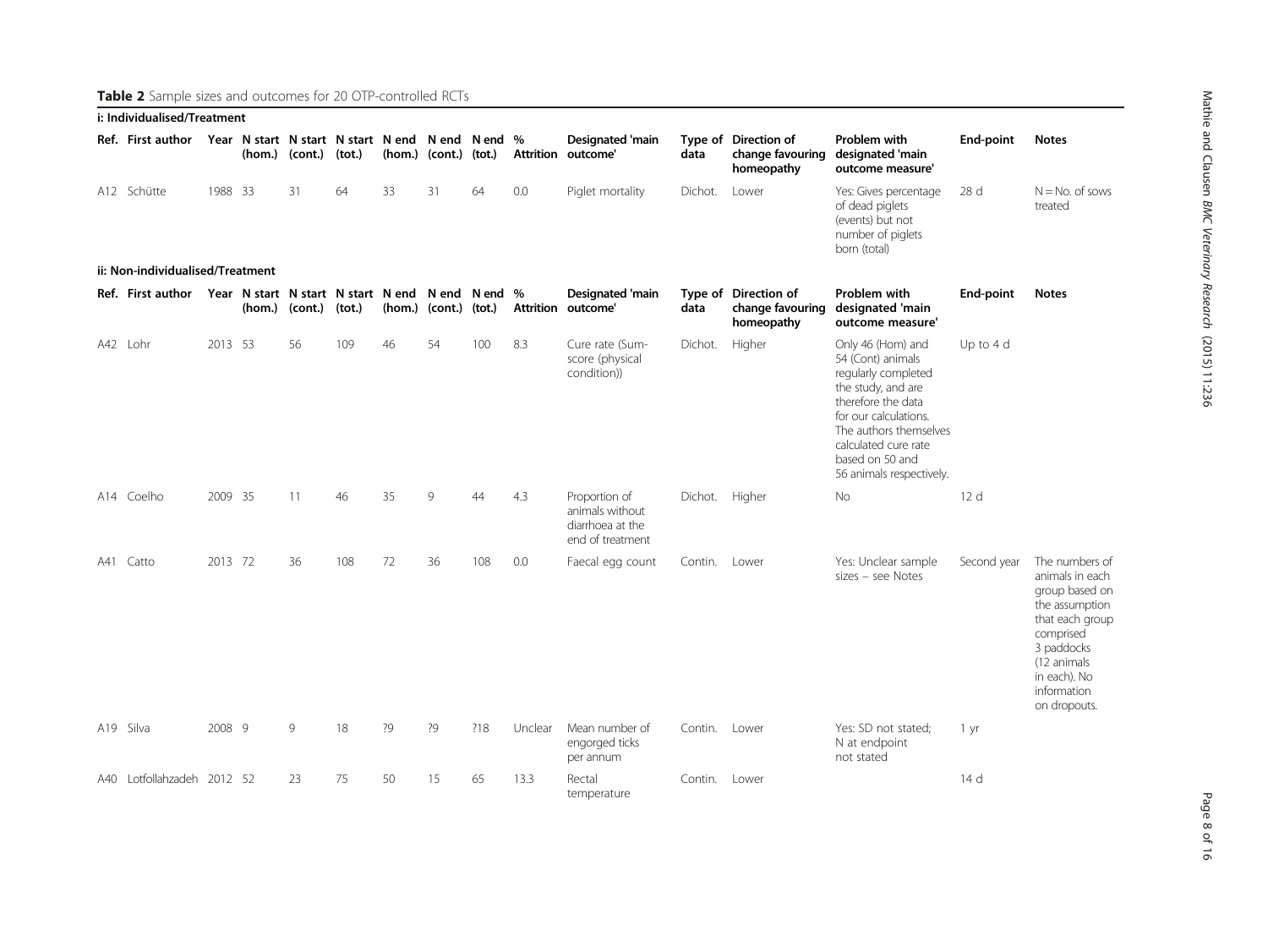| A21 | Zacharias                           | 2008 7   |    | 7                                                                  | 14     | ?7  | ?7                    | ?14 | Unclear   | Faecal egg count                                                                    | Contin.        | Lower                                                  | No. Numbers for<br>analysis interpolated<br>from Figure 1A.<br>N not stated for<br>endpoint, but<br>assumed to be $N = 7$ . | 68 d                           | Disparity between<br>data (mean eggs<br>per gram) for<br>conv med group<br>given in text<br>$(1,483)$ and by<br>inspection of Fig 1<br>$(1,300$ approx.) |
|-----|-------------------------------------|----------|----|--------------------------------------------------------------------|--------|-----|-----------------------|-----|-----------|-------------------------------------------------------------------------------------|----------------|--------------------------------------------------------|-----------------------------------------------------------------------------------------------------------------------------|--------------------------------|----------------------------------------------------------------------------------------------------------------------------------------------------------|
|     | A15 Faulstich                       | 2006 24  |    | 22                                                                 | 46     | 22  | 19                    | 41  | 10.9      | Treatment success<br>(overall effectiveness)                                        | Dichot. Higher |                                                        | No: Numbers for<br>analysis from<br>percentage data<br>in Table 9                                                           | 21 <sub>d</sub>                | Control really<br>active?                                                                                                                                |
|     | A16 Klocke                          | 2010 32  |    | 36                                                                 | 68     | 32  | 36                    | 68  | 0.0       | Absence of clinical<br>mastitis infection                                           | Dichot. Higher |                                                        | No: Data derived<br>from text of Results<br>[line 6]                                                                        | First 100 days<br>post-calving |                                                                                                                                                          |
|     | A20 Varshney                        | 2005 67  |    | 96                                                                 | 163    | 67  | 96                    | 163 | 0.0       | Ouarter cure-rate<br>(non-fibrosed)                                                 | Dichot. Higher |                                                        | No: Numbers for<br>analysis from<br>percentage data<br>in Table 2                                                           | Up to 28 d                     | $N =$ quarters,<br>not animals                                                                                                                           |
| A39 | Braun                               | 2011 30  |    | 34                                                                 | 64     | 28  | 32                    | 60  | 6.3       | Cure rate<br>(MMA-sum score)                                                        | Dichot. Higher |                                                        |                                                                                                                             | Up to $4 d(H)$<br>or $3 d (C)$ |                                                                                                                                                          |
|     | A13 Beceriklisov                    | 2008 30  |    | 8                                                                  | 38     | 30  | 8                     | 38  | 0.0       | Treatment 'success'<br>(recovery rate)                                              | Dichot.        | Higher                                                 | <b>No</b>                                                                                                                   | Up to 20 d                     |                                                                                                                                                          |
|     | A18 Sandoval                        | 1998 200 |    | 200                                                                | 400    | 200 | 200                   | 400 | 0.0       | Cumulative total<br>mortality<br>(1st quality broilers)                             | Contin.        | Lower                                                  | Yes: Data are<br>presented as<br>accumulated<br>$mortality - not$<br>amenable to<br>meta-analysis                           | 49 d                           | $N = 1$ st quality<br>broilers                                                                                                                           |
|     | A17 Rocha                           | 2006     | 10 | 10                                                                 | 20     | 10  | 10                    | 20  | 0.0       | Proportion of animals Dichot. Higher<br>not requiring anti-<br>helminthic treatment |                |                                                        | No: Data derived<br>from text of Results<br>(second paragraph)                                                              | 4 mo<br>(first phase)          |                                                                                                                                                          |
|     | iii: Non-individualised/Prophylaxis |          |    |                                                                    |        |     |                       |     |           |                                                                                     |                |                                                        |                                                                                                                             |                                |                                                                                                                                                          |
|     | Ref. First author                   |          |    | Year N start N start N start N end N end N end %<br>(hom.) (cont.) | (tot.) |     | (hom.) (cont.) (tot.) |     | Attrition | Designated 'main<br>outcome'                                                        | data           | Type of Direction of<br>change favouring<br>homeopathy | Problem with<br>designated 'main<br>outcome measure'                                                                        | End-point                      | <b>Notes</b>                                                                                                                                             |
|     | A34 Signoretti                      | 2008 8   |    | 8                                                                  | 16     | ?8  | ?8                    | ?16 | Unclear   | Faecal egg count<br>per gram                                                        | Contin.        | Lower                                                  | No. But assumes<br>zero attrition rate.<br>Data from Table 3.                                                               | 30 d                           |                                                                                                                                                          |
|     | A36 Soto                            | 2008 24  |    | 24                                                                 | 48     | 24  | 24                    | 48  | 0.0       | Number of<br>animal-days<br>with diarrhoea                                          | Dichot.        | Lower                                                  | No. But relate 7-day<br>cumulated data to<br>total possible number<br>of animal-days per<br>group                           | 7d period                      | Hom plus sucrose<br>saline vs. sucrose<br>saline only                                                                                                    |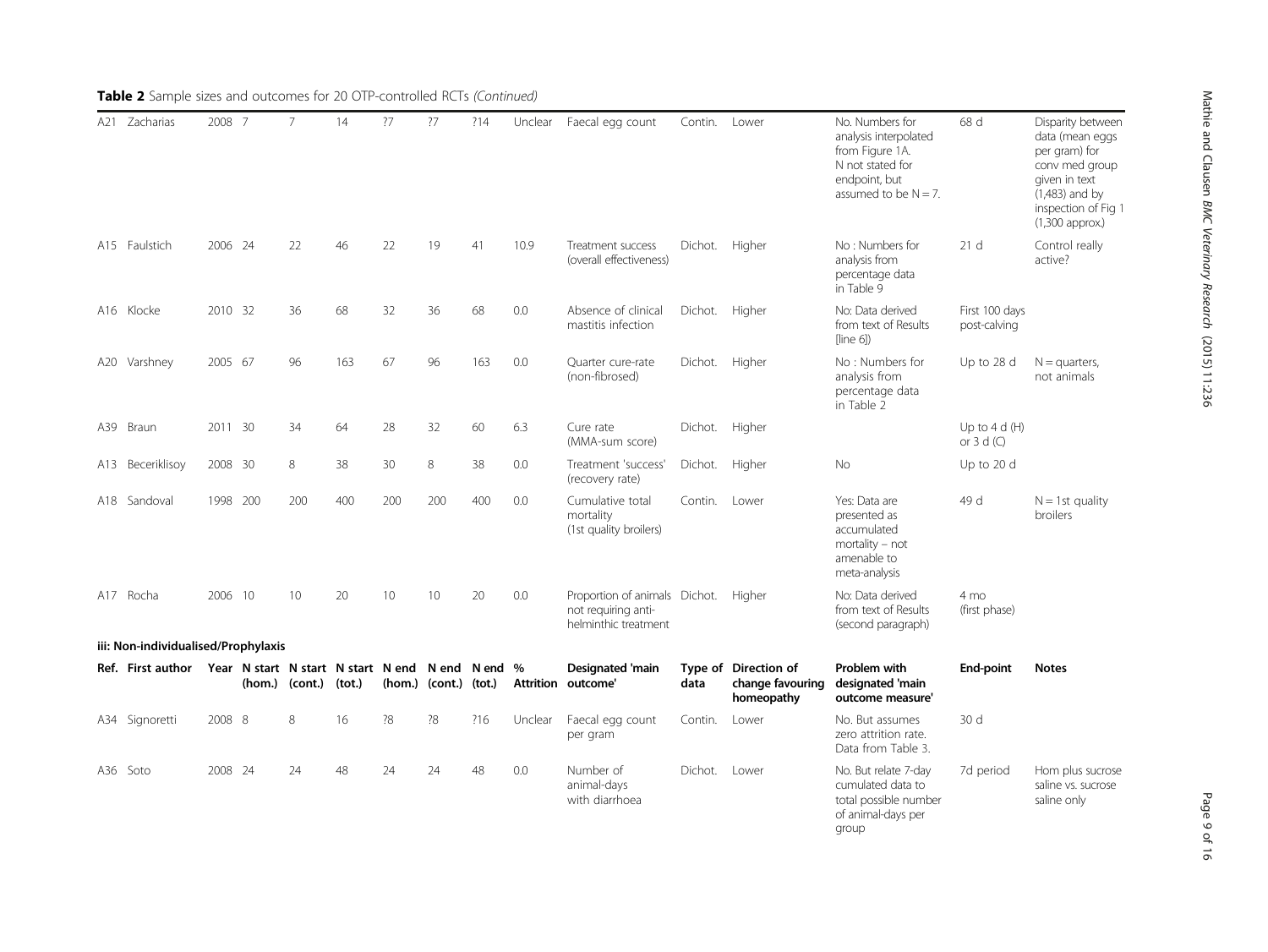| Reis<br>A31       | 2006 30     | 30 | 60  | 30   | 30  | 60   | 0.0     | Serum cortisol                        | Contin. | Lower  | No. Assumes zero<br>attrition rate based<br>on legend for<br>Figure 1. | 60 d                      | Hom plus mineral<br>salt vs. mineral<br>salt only                       |
|-------------------|-------------|----|-----|------|-----|------|---------|---------------------------------------|---------|--------|------------------------------------------------------------------------|---------------------------|-------------------------------------------------------------------------|
| A32 Reis          | 2008 15     | 15 | 30  | 15   | ?15 | ?30  | Unclear | Rabies-neutralizing<br>antibody titer | Contin. | Higher | No. But assumes<br>zero attrition rate.                                | 60 d after<br>vaccination | Compares Group<br>$FEV2$ (Hom $+$ salt)<br>with Group V2<br>(salt only) |
| A35 Sommer        | 1972 40     | 18 | 58  | 40   | 18  | 58   | 0.0     | Number with<br>infertility disorders  | Dichot. | Lower  | No. Data from table 2                                                  | Not stated                |                                                                         |
| Williamson<br>A38 | 1991<br>101 | 32 | 133 | ?100 | ?32 | ?132 | Unclear | Number with<br>peripartum disorders   | Dichot. | Lower  | Yes: Unclear<br>tabulations                                            | None                      |                                                                         |

hom. = homeopathy. cont. = control. tot = total. dichot. = dichotomous. contin. = continuous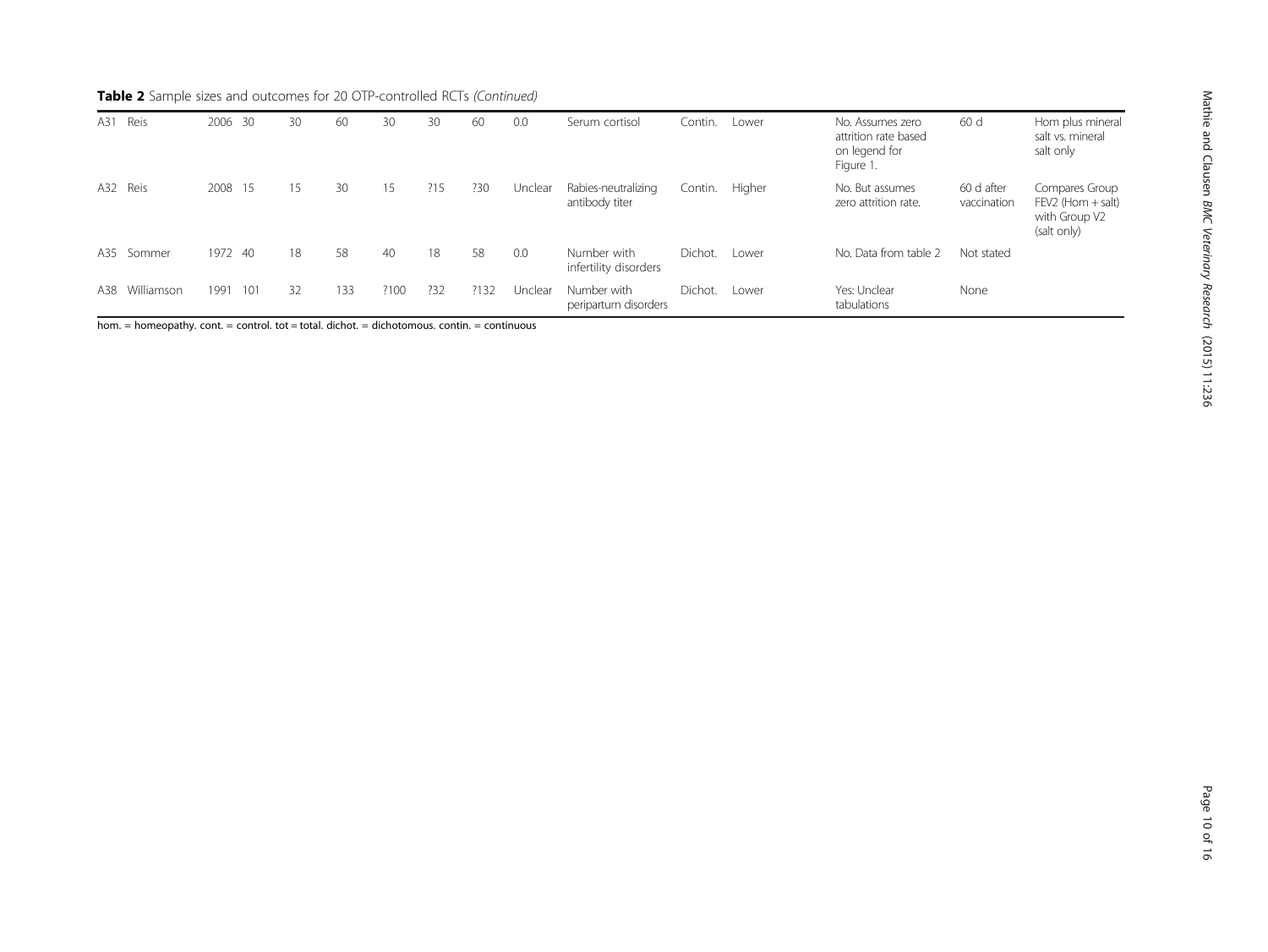Mathie and Clausen

BMC Veterinary Research

(2015) 11:236

## <span id="page-10-0"></span>Table 3 Risk-of-bias assessments for 20 OTP-controlled RCTs i: Individualised/Treatment

| i: individualised/Treatment |                                     |             |             |              |             |   |             |                                                                                                                            |                                                                                                                                                  |                    |                |                                                |                   |
|-----------------------------|-------------------------------------|-------------|-------------|--------------|-------------|---|-------------|----------------------------------------------------------------------------------------------------------------------------|--------------------------------------------------------------------------------------------------------------------------------------------------|--------------------|----------------|------------------------------------------------|-------------------|
|                             | Ref. First author                   |             |             |              |             |   |             |                                                                                                                            | Domain I Domain II Domain IIIA Domain IIIB Domain IV Domain V Domain VI (excl. fund) No. of domains for which Risk of bias<br>criteria fulfilled |                    |                | (excl. vested interest)                        | Reliable evidence |
|                             |                                     |             |             |              |             |   |             |                                                                                                                            | Y                                                                                                                                                | U                  | $\mathsf{N}$   |                                                |                   |
|                             | A12 Schütte                         | N           | $\mathbb N$ | N            | $\mathbb N$ | Y | $\mathbb N$ | U                                                                                                                          | $\overline{1}$                                                                                                                                   | $\overline{1}$     | 5              | High                                           | No                |
|                             | ii: Non-individualised/Treatment    |             |             |              |             |   |             |                                                                                                                            |                                                                                                                                                  |                    |                |                                                |                   |
|                             | Ref. First author                   |             |             |              |             |   |             | Domain   Domain II Domain IIIA Domain IIIB Domain IV Domain V Domain VI (excl. fund) No. of domains for which Risk of bias |                                                                                                                                                  | criteria fulfilled |                | (excl. vested interest)                        | Reliable evidence |
|                             |                                     |             |             |              |             |   |             |                                                                                                                            | Y                                                                                                                                                | $\cup$             | N              |                                                |                   |
|                             | A42 Lohr                            | Υ           | U           | $\mathsf{N}$ | Υ           | Y | $\mathbb N$ | N                                                                                                                          | 3                                                                                                                                                | $\mathbf{1}$       | 3              | High                                           | No                |
|                             | A14 Coelho                          | $\cup$      | U           | N            | U           | Y | Y           | N                                                                                                                          | 2                                                                                                                                                | 3                  | 2              | High                                           | No                |
| A41                         | Catto                               | $\cup$      | U           | N            | U           | U | $\mathbb N$ | U                                                                                                                          | $\mathbf{0}$<br>5<br>2                                                                                                                           |                    | High           | No                                             |                   |
| A19                         | Silva                               | U           | U           | N            | U           | U | $\mathbb N$ | U                                                                                                                          | 0                                                                                                                                                | 5                  | $\overline{2}$ | High                                           | No                |
| A40 -                       | Lotfollahzadeh U                    |             | $\cup$      | N            | Y           | U | $\mathbb N$ | Υ                                                                                                                          | $\overline{2}$                                                                                                                                   | 3                  | 2              | High                                           | No                |
| A21                         | Zacharias                           | $\cup$      | U           | N            | U           | U | Y           | U                                                                                                                          | $\mathbf{1}$                                                                                                                                     | 5                  | $\mathbf{1}$   | High                                           | No                |
|                             | A15 Faulstich                       | Y           | U           | N            | Υ           | Υ | Y           | Υ                                                                                                                          | 5                                                                                                                                                | 1                  | $\overline{1}$ | High                                           | No                |
|                             | A16 Klocke                          | Y           | U           | N            | U           | Υ | Y           | Y                                                                                                                          | $\overline{4}$                                                                                                                                   | $\overline{2}$     | -1             | High                                           | No                |
|                             | A20 Varshney                        | U           | $\cup$      | $\cup$       | U           | U | Y           | N                                                                                                                          | $\mathbf{1}$                                                                                                                                     | 5                  | $\overline{1}$ | High                                           | No                |
| A39                         | Braun                               | Y           | U           | N            | Y           | Y | Y           | N                                                                                                                          | $\overline{4}$                                                                                                                                   | $\mathbf{1}$       | 2              | High                                           | No                |
|                             | A13 Beceriklisoy                    | U           | $\cup$      | $\cup$       | U           | U | Y           | N.                                                                                                                         | $\mathbf{1}$                                                                                                                                     | 5                  | $\overline{1}$ | High                                           | No                |
| A18                         | Sandoval                            | U           | U           | U            | U           | U | $\mathbb N$ | U                                                                                                                          | $\circ$                                                                                                                                          | 6                  | $\overline{1}$ | High                                           | No                |
|                             | A17 Rocha                           | $\mathbb N$ | $\mathbb N$ | U            | U           | Y | Y           | U                                                                                                                          | $\overline{2}$                                                                                                                                   | 3                  | $\overline{2}$ | High                                           | No                |
|                             | iii: Non-individualised/Prophylaxis |             |             |              |             |   |             |                                                                                                                            |                                                                                                                                                  |                    |                |                                                |                   |
|                             | Ref. First author                   |             |             |              |             |   |             | Domain   Domain II Domain IIIA Domain IIIB Domain IV Domain V Domain VI (excl. fund) No. of domains for which              |                                                                                                                                                  | criteria fulfilled |                | <b>Risk of bias</b><br>(excl. vested interest) | Reliable evidence |
|                             |                                     |             |             |              |             |   |             |                                                                                                                            | Y                                                                                                                                                | U                  | $\mathsf{N}$   |                                                |                   |
|                             | A34 Signoretti                      | U           | U           | U            | U           | U | Y           | Y                                                                                                                          | $\overline{2}$                                                                                                                                   | 5                  | $\mathbf 0$    | Uncertain                                      | No                |
|                             | A36 Soto                            | U           | U           | U            | U           | Y | Y           | U                                                                                                                          | 2                                                                                                                                                | 5                  | 0              | Uncertain                                      | No                |
| A31                         | <b>Reis 2006</b>                    | U           | U           | U            | $\cup$      | U | Y           | Y                                                                                                                          | $\overline{2}$                                                                                                                                   | 5                  | $\mathbf{0}$   | Uncertain                                      | No                |
|                             | A32 Reis 2008                       | $\cup$      | U           | U            | U           | U | Y           | Y                                                                                                                          | $\overline{2}$                                                                                                                                   | 5                  | $\mathbf{0}$   | Uncertain                                      | No                |
|                             | A35 Sommer                          | U           | U           | N            | U           | Y | Y           | U                                                                                                                          | $\overline{2}$                                                                                                                                   | $\overline{4}$     | $\mathbf{1}$   | High                                           | No                |
|                             | A38 Williamson                      | U           | U           | $\mathsf{N}$ | U           | U | $\mathbb N$ | $\cup$                                                                                                                     | $\Omega$                                                                                                                                         | 5                  | 2              | High                                           | No                |

Domains I-VI are explained in the main text. Criteria fulfilled for domains:  $Y = Yes$ ;  $U = Unclear$ ;  $N = No$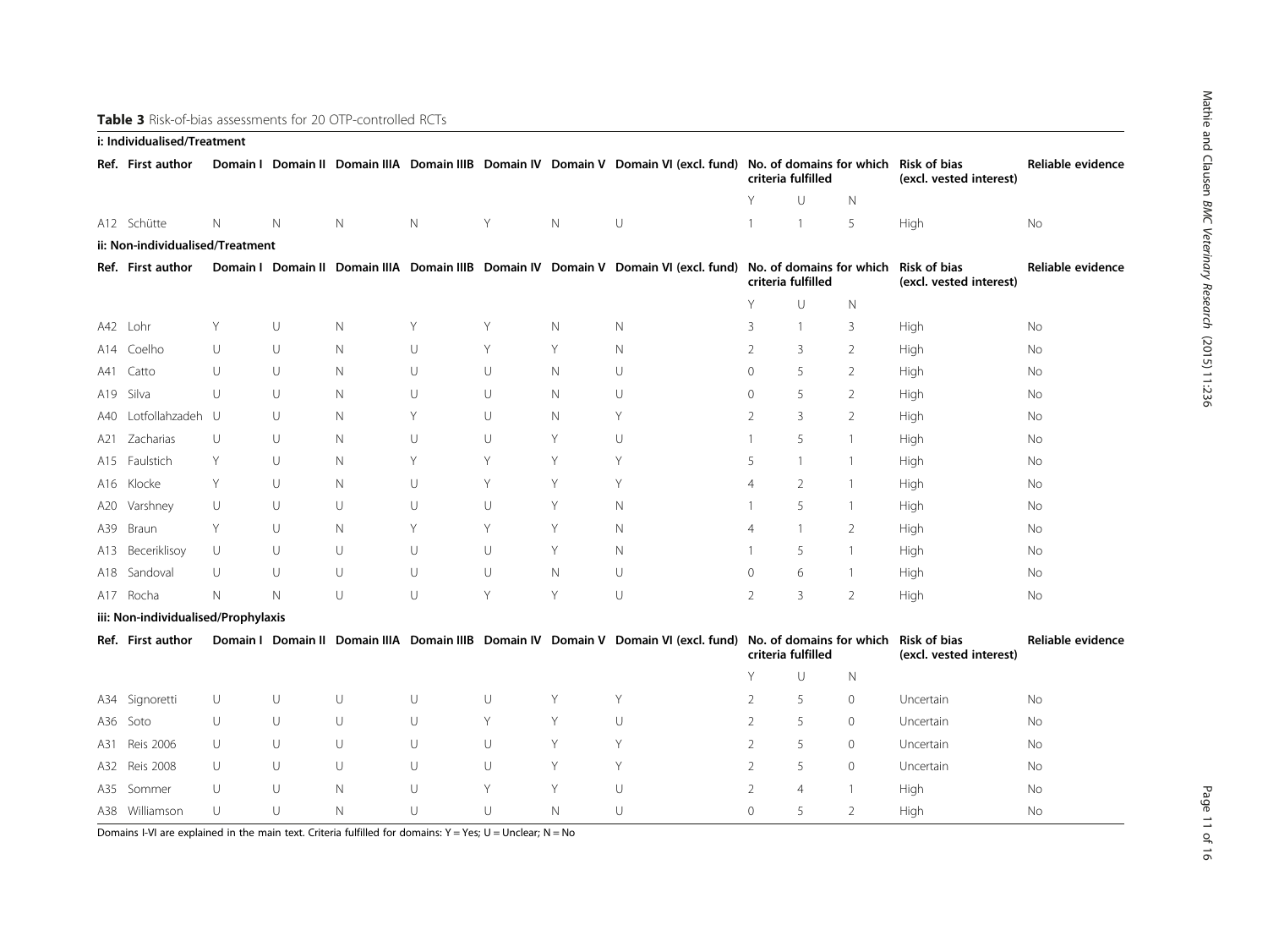<span id="page-11-0"></span>

and so in each case it was statistically inconclusive whether homeopathy combined with conventional intervention was more or was less effective than conventional intervention alone – see Table [4](#page-12-0)a.

#### Trials at high risk of bias

Data could not be extracted from the single paper on individualised treatment. Data were extractable from 10 of the 13 relevant RCTs of non-individualised treatment; the direction of effect statistically significantly favoured homeopathy in four of the ten cases – see Table [4b](#page-12-0). Two of these four yielded what appear to be spuriously high mean OR values (A13, Bekeriklisoy 2008: OR = 95.86; A14, Coelho 2009: OR = 58.09). Of the two RCTs of non-individualised prophylaxis (both with untreated controls), data were extractable from one (A35, Sommer 1972).

## **Discussion**

This comprehensive systematic review of the peerreviewed literature has revealed no OTP-controlled RCT of veterinary homeopathy that comprised reliable evidence. Our main conclusions from this study are therefore restricted to the findings of three RCTs, whose quality was unclear and whose methodological diversity contraindicated meta-analysis. Each of these three trials is in the category of non-individualised homeopathic prophylaxis (A32, Reis 2008; A34, Signoretti 2008; A36, Soto 2008), a prescribing approach that some homeopathic practitioners might view as controversial [\[22](#page-15-0)]. Each of the three trials is also in the adjunctive category, and manifested statistically inconclusive findings: this result undermines the suggestion that the ' $[A + B]$  versus B' study design can 'generate only positive results' [\[23\]](#page-15-0).

For each of the above three trials, the uncertainty regarding risk of bias was so marked that their findings

must be viewed with extreme caution. Given the lack of clarity in so many domains of assessment, this degree of concern would still apply even if we had reflected more leniently the fact that non-blinding of study personnel is a typical feature of an OTP-controlled trial. The admissible evidence in veterinary homeopathy for this study design is therefore unable to provide any compelling information about modulation of immune response in calves (A32, Reis 2008) or adjunctive prophylaxis of cattle tick (A34, Signoretti 2008) or of diarrhoea in piglets (A36, Soto 2008).

In assessing all the studies, we had reason on occasions to question the veracity of the control group as an 'active' or effective intervention (e.g. mineral or protein supplements, or naloxone in pseudopregnancy), and so raised doubts about the 'other than placebo' nature of some of the included trials. We were careful not to attribute 'equivalence' to superiority trials that found no statistically significant difference between homeopathy and active control [[16, 19](#page-14-0)].

For OTP-controlled RCTs of non-individualised homeopathic *treatment*, there is nothing that we can reasonably conclude, given that each one of the trials was judged to be at high risk of bias. Thus, the positive inference we attributed to four trials in this category cannot be regarded as admissible evidence; the spuriously large treatment effect evidenced in two of the trials reinforces those serious concerns. It remains unknown whether non-individualised homeopathy is effective in the prophylaxis of fertility disorders in cattle. Likewise, no conclusions can be made regarding individualised homeopathic treatment, since the single trial in this category was of very low quality and yielded no extractable data for analysis.

Our most recent literature search, conducted during the process of the current paper's peer-review, revealed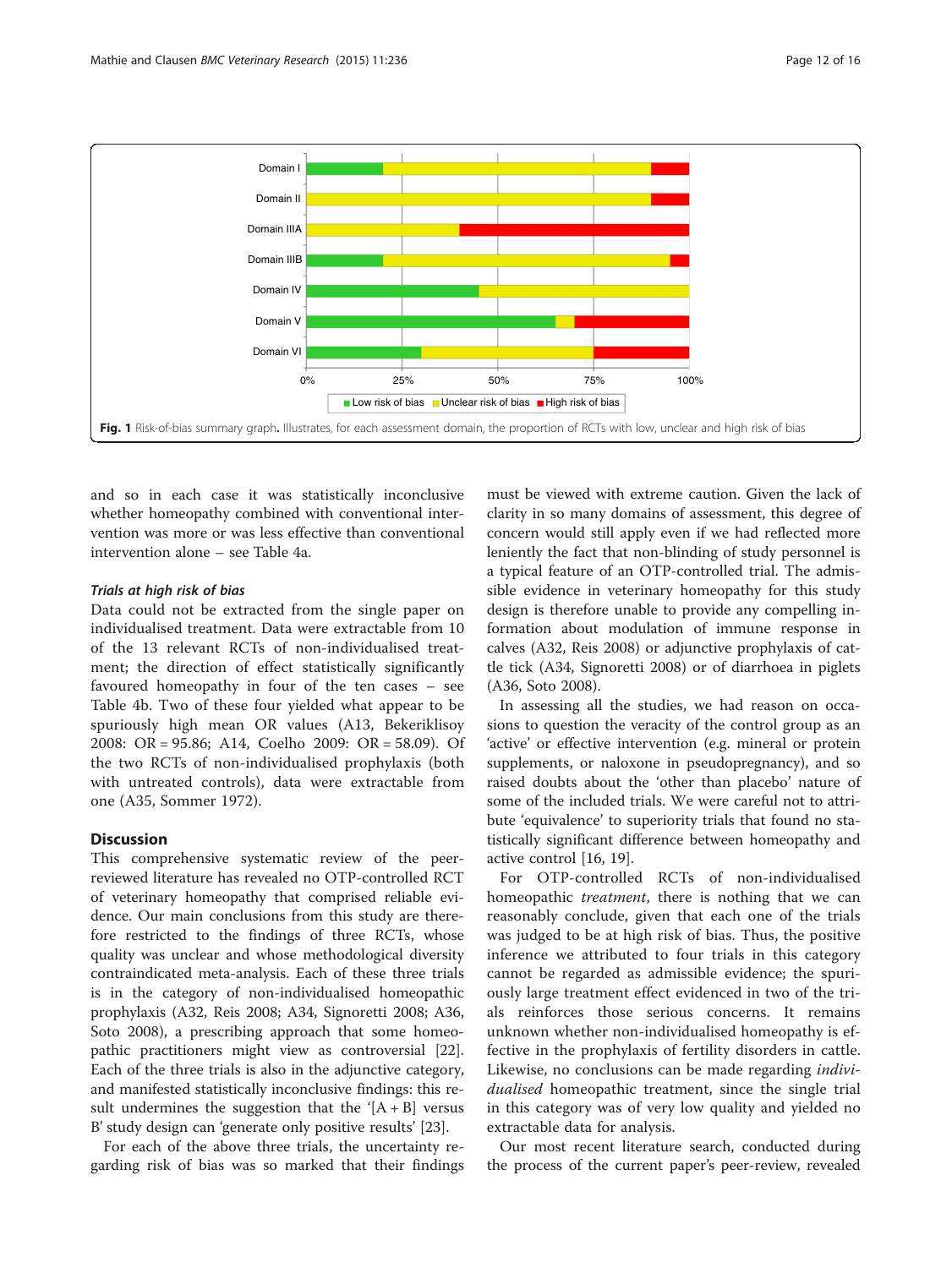## <span id="page-12-0"></span>a) UNCERTAIN RISK OF BIAS

iii: Non-individualised/Prophylaxis

|     | Ref. First author                |      | <b>Year Condition</b>                    |        | Species Outcome measure                                               | Hom.                          | Cont.                             | Summary<br>effect measure (95 % CI) | <b>Effect size</b>                    | Direction of<br>change favouring of effect value<br>homeopathy        | Direction P |          | Inference*                    |
|-----|----------------------------------|------|------------------------------------------|--------|-----------------------------------------------------------------------|-------------------------------|-----------------------------------|-------------------------------------|---------------------------------------|-----------------------------------------------------------------------|-------------|----------|-------------------------------|
| A34 | Signoretti                       | 2008 | Ectoparasite infestation                 | Cattle | Faecal egg count<br>per gram                                          | 340 (sd, 214);<br>$N = 8$     | 207 (sd, 131);<br>$N = 8$         | <b>SMD</b>                          | $0.71$ $[-0.31]$ ,<br>$1.73$ ]        | Lower                                                                 | Cont.       | 0.17     | [iii: b]                      |
| A36 | Soto                             | 2008 | Diarrhoea (neonatal)                     | Pigs   | Number of<br>animal-days<br>with diarrhoea                            | 34/192                        | 25/192                            | <b>OR</b>                           | $0.70$ $[0.40,$<br>1.22]              | Lower                                                                 | Cont.       | 0.20     | [iii: b]                      |
| A31 | Reis                             | 2006 | Handling stress                          | Cattle | Serum cortisol                                                        | $5.1$ (sd, 1.8);<br>$N = 30$  | $5.3$ (sd, 1.45);<br>$N = 30$     | <b>SMD</b>                          | $-0.12$<br>$[-0.63, 0.39]$            | Lower                                                                 | Hom.        | 0.64     | [iii: b]                      |
|     | A32 Reis                         | 2008 | Immune response<br>to rabies vaccination | Cattle | Rabies-neutralizing<br>antibody titer                                 | $10.8$ (sd, 9.5);<br>$N = 15$ | $14.4$ (sd, $11.1$ );<br>$N = 15$ | <b>SMD</b>                          | $-0.34$<br>$[-1.06, 0.38]$            | Higher                                                                | Cont.       | 0.36     | [iii:b]                       |
|     | b) HIGH RISK OF BIAS             |      |                                          |        |                                                                       |                               |                                   |                                     |                                       |                                                                       |             |          |                               |
|     | i: Individualised/Treatment      |      |                                          |        |                                                                       |                               |                                   |                                     |                                       |                                                                       |             |          |                               |
|     | Ref. First author                |      | <b>Year Condition</b>                    |        | Species Outcome measure                                               | Hom.                          | Cont.                             | Summary<br>effect measure (95 % CI) | <b>Effect size</b>                    | <b>Direction of</b><br>change favouring of effect value<br>homeopathy | Direction P |          | <b>Inference</b> <sup>a</sup> |
| A12 | Schütte                          | 1988 | Mastitis, metritis<br>and agalactia      | Pigs   | None useable                                                          | X                             | X                                 | X                                   | X                                     | X                                                                     | X           | X        | X                             |
|     | ii: Non-individualised/Treatment |      |                                          |        |                                                                       |                               |                                   |                                     |                                       |                                                                       |             |          |                               |
|     | Ref. First author                |      | <b>Year Condition</b>                    |        | Species Outcome measure                                               | Hom.                          | Cont.                             | Summary<br>effect measure (95 % CI) | <b>Effect size</b>                    | <b>Direction of</b><br>change favouring of effect value<br>homeopathy | Direction P |          | Inference*                    |
| A42 | Lohr                             | 2013 | Diarrhoea<br>(neonatal)                  | Cattle | Cure rate (Sum-score<br>[physical condition])                         | 37/50                         | 42/56                             | OR.                                 | $0.95$ [0.40,<br>$2.28$ ]             | Higher                                                                | Cont.       | 0.91     | liii: al                      |
| A14 | Coelho                           | 2009 | Diarrhoea<br>(neonatal)                  | Pigs   | Proportion of animals<br>without diarrhoea at<br>the end of treatment | 35/35                         | 5/9                               | OR.                                 | 58.09 [2.73,<br>1234.821              | Higher                                                                | Hom.        | 0.009    | [i: a]                        |
| A41 | Catto                            |      | 2013 Ectoparasite<br>infestation         | Cattle | None useable                                                          | X                             | X                                 | $\times$                            | X                                     | X                                                                     | $\times$    | $\times$ | X                             |
|     | A19 Silva                        |      | 2008 Ectoparasite<br>infestation         | Cattle | None useable                                                          | Χ                             | $\chi$                            | X                                   | X                                     | X                                                                     | X           | X        | X                             |
| A40 | Lotfollahzadeh                   |      | 2012 Foot-and-mouth<br>disease           | Cattle | Rectal temperature                                                    | 38.6 (sd, 0.2);<br>$N = 50$   | 39.0 (sd, 0.1);<br>$N = 15$       | <b>SMD</b>                          | $-2.16$ $[-2.86,$<br>$-1.47$          | Lower                                                                 | Hom.        | < 0.001  | [i: a]                        |
| A21 | Zacharias                        |      | 2008 Gastrointestinal<br>nematodes       | Sheep  | Faecal egg count                                                      | 954 (sd. 1077):<br>$N = 7$    | 1308 (sd, 1108); SMD<br>$N = 7$   |                                     | $-0.30$ [ $-1.36$ , Lower<br>$0.75$ ] |                                                                       | Hom.        | 0.57     | [iii: a]                      |
|     | A15 Faulstich                    |      | 2006 Lameness                            | Horses | Treatment success<br>(overall effectiveness)                          | 18/22                         | 14/19                             | OR.                                 | $1.61$ [0.36,<br>$7.12$ ]             | Higher                                                                | Hom.        | 0.53     | [iii: a]                      |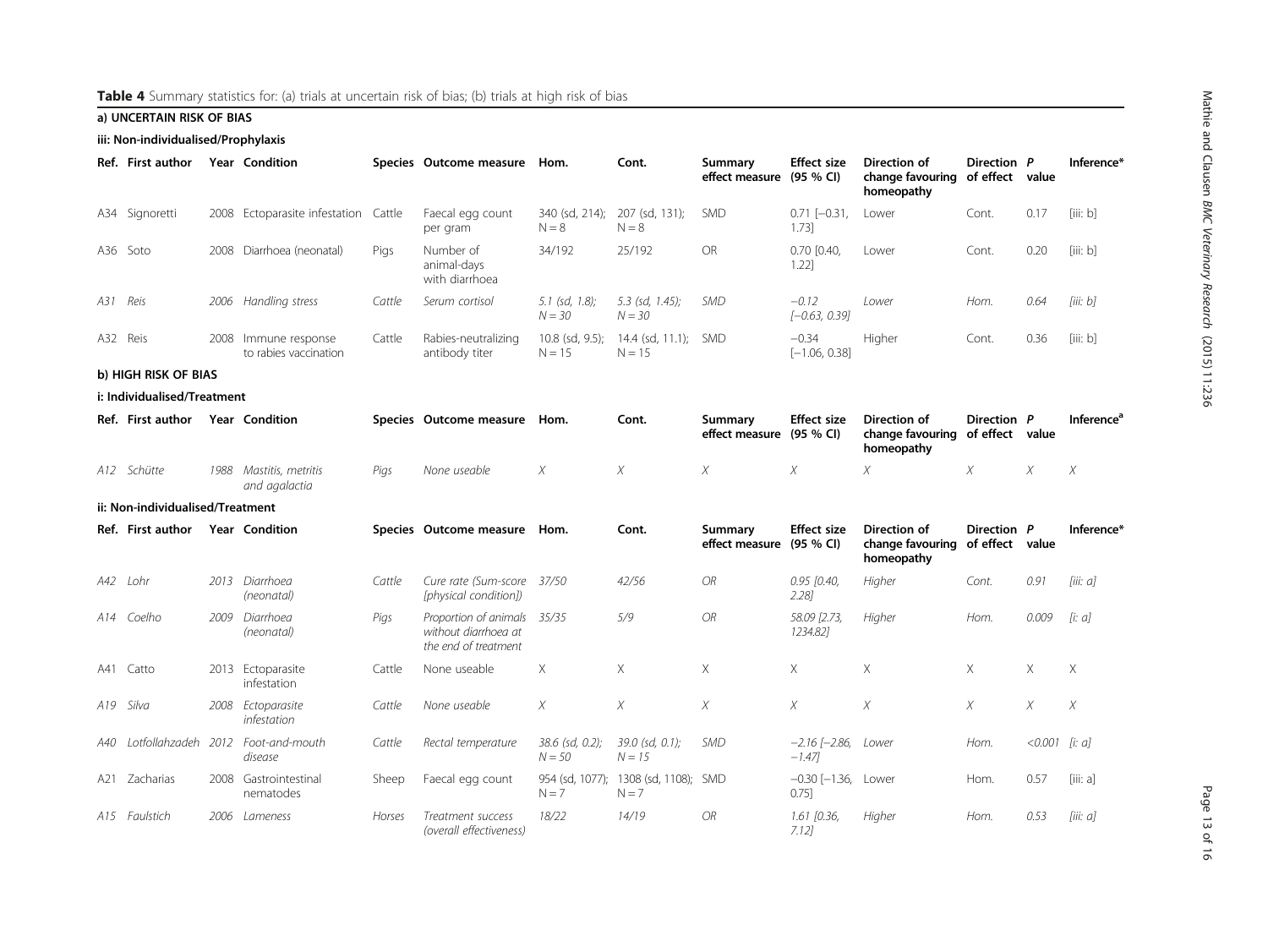|     | A16 Klocke                          | 2010 | Mastitis                            | Cattle | Absence of clinical<br>mastitis infection                              | 29/32 | 32/36 | <b>OR</b>                 | $1.21$ [0.25,<br>$5.86$ ]       | Higher                                         | Hom.                     | 0.81             | [iii: a]               |
|-----|-------------------------------------|------|-------------------------------------|--------|------------------------------------------------------------------------|-------|-------|---------------------------|---------------------------------|------------------------------------------------|--------------------------|------------------|------------------------|
| A20 | Varshney                            | 2005 | Mastitis                            | Cattle | Quarter cure-rate<br>(non-fibrosed)                                    | 58/67 | 57/96 | <b>OR</b>                 | $4.41$ $[1.96,$<br>9.93]        | Higher                                         | Hom.                     | $< 0.001$ [i: a] |                        |
| A39 | Braun                               | 2011 | Mastitis, metritis<br>and agalactia | Pigs   | Cure rate<br>(MMA-sum score)                                           | 20/28 | 21/32 | <b>OR</b>                 | $1.31$ [0.44,<br>$3.92$ ]       | Higher                                         | Hom.                     | 0.63             | [iii: a]               |
| A13 | Beceriklisoy                        | 2008 | Pseudopregnancy                     | Dogs   | Treatment 'success'<br>(recovery rate)                                 | 30/30 | 3/8   | <b>OR</b>                 | 95.86 [4.32,<br>2126.07         | Higher                                         | Hom.                     | 0.004            | [i: a]                 |
|     | A18 Sandoval                        | 1998 | Salmonellosis                       | Birds  | None useable                                                           | X     | X     | X                         | X.                              | X                                              | X                        | Χ                | X                      |
|     | A17 Rocha                           | 2006 | Gastrointestinal<br>nematodes       | Sheep  | Proportion of animals<br>not requiring<br>anti-helminthic<br>treatment | 7/10  | 5/10  | <b>OR</b>                 | 2.33 [0.37,<br>14.61]           | Higher                                         | Hom.                     | 0.37             | [iii: b]               |
|     | iii: Non-individualised/Prophylaxis |      |                                     |        |                                                                        |       |       |                           |                                 |                                                |                          |                  |                        |
|     | Ref. First author                   |      | <b>Year Condition</b>               |        | Species Outcome measure                                                | Hom.  | Cont. | Summary<br>effect measure | <b>Effect size</b><br>(95 % CI) | Direction of<br>change favouring<br>homeopathy | Direction P<br>of effect | value            | Inference <sup>®</sup> |
|     | A35 Sommer                          |      | 1972 Infertility                    | Cattle | Number with<br>infertility disorders                                   | 13/40 | 9/18  | <b>OR</b>                 | 2.08 [0.67,<br>6.47]            | Lower                                          | Hom.                     | 0.21             | [iii: c]               |
|     | A38 Williamson                      | 1991 | Infertility                         | Cattle | None useable                                                           | X     | X     | X                         | X                               | X                                              | X                        | X                | X                      |

Table 4 Summary statistics for: (a) trials at uncertain risk of bias; (b) trials at high risk of bias (Continued)

Hom. = homeopathy. Cont. = control. CI = confidence interval. sd = standard deviation. SMD = standardised mean difference. OR = odds ratio

Italic text indicates trials with a potential risk of bias due to funding source (see also Table [1\)](#page-4-0)

alnference from the statistical findings is given by reference to the numbered study designs in Methods: Direction of effect of treatment/prophylaxis per trial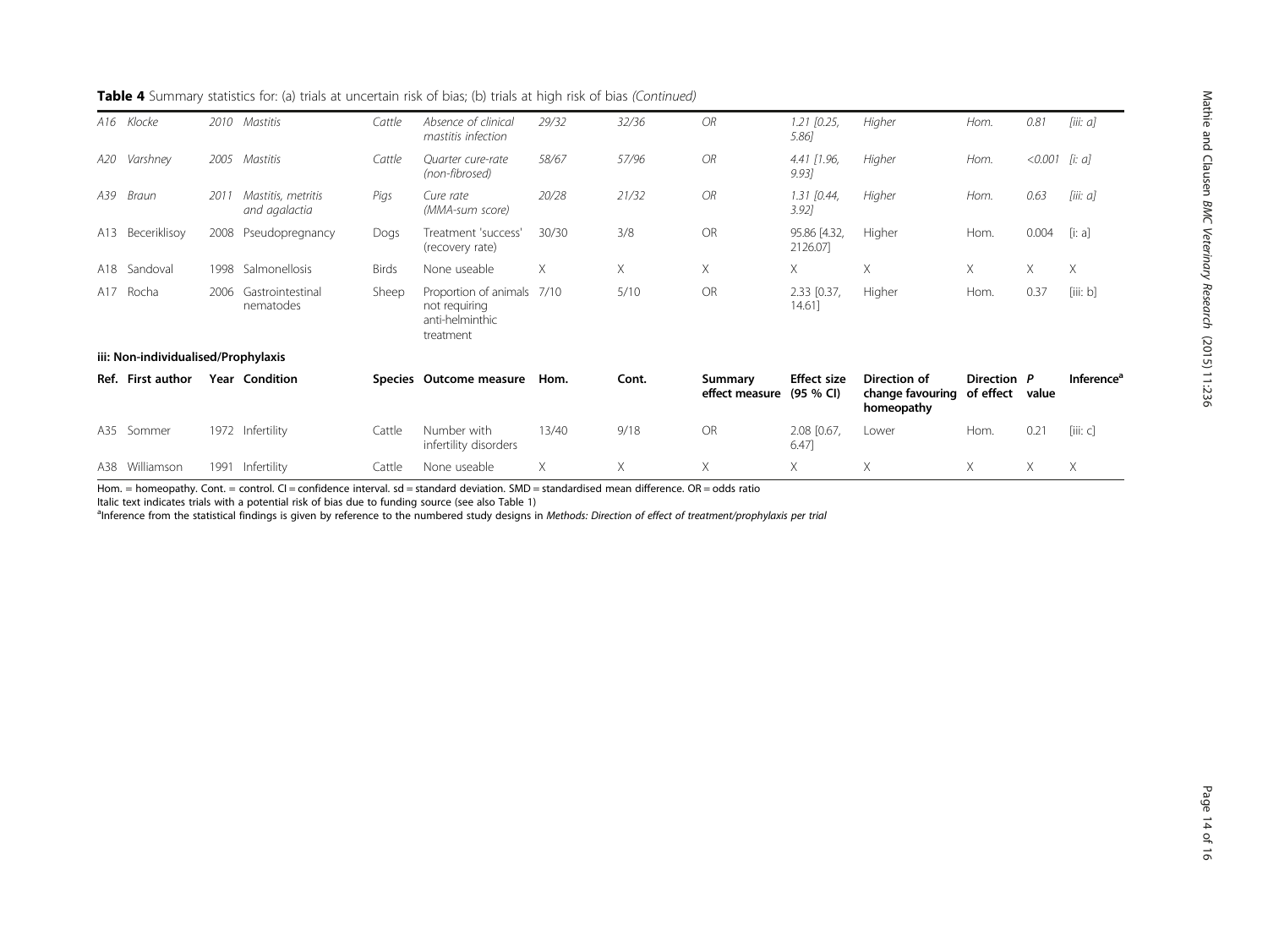<span id="page-14-0"></span>only one further OTP-controlled trial that would potentially have been eligible for inclusion [21]. Notwithstanding normal concerns over the possibility that publication bias may have limited the number of 'negative' studies available, the present systematic review seems barely compromised by selection bias due to absence of relevant data.

Thus, the sum of the reliable peer-reviewed RCT evidence in veterinary homeopathy (out of 18 placebocontrolled and 20 OTP-controlled RCTs in total) comprises the two placebo-controlled trials that we previously identified [2, 3]. Evidence concerning the effective use of homeopathy in animals remains indecisive.

## Conclusions

Due to their extremely poor quality, OTP-controlled trials are incapable of providing useful additional insight into the effectiveness of homeopathic treatment or prophylaxis in animals. To clarify the matter, new and substantially improved OTP-controlled research in both individualised and non-individualised veterinary homeopathy is strongly indicated.

## Additional files

[Additional file 1:](http://www.biomedcentral.com/content/supplementary/s12917-015-0542-2-s1.doc) PRISMA 2009 Checklist. (DOC 64 kb)

[Additional file 2:](http://www.biomedcentral.com/content/supplementary/s12917-015-0542-2-s2.doc) PRISMA flowchart, illustrating records of RCTs that are eligible and ineligible for inclusion in the systematic review. \* Records are numbered as per a previous paper published by the authors (Mathie et al., 2012) [1]. Papers presented in italics are those identified in the follow-up literature search. Excluded papers are shown in red. # RCT with continuous measure as main outcome (each unmarked trial has a dichotomous measure as the main outcome). (DOC 66 kb)

#### Abbreviations

CAB: Commonwealth Agricultural Bureaux; CI: Confidence Interval; OR: Odds ratio; OTP: Other than placebo; PRISMA: Preferred reporting items for systematic reviews and meta-analyses; RCT: Randomised controlled trial; SMD: Standardised mean difference.

#### Competing interests

RTM and JC are each employed by a homeopathy charity to clarify and extend an evidence base in homeopathy; they have no other relationships or activities that could appear to have influenced the submitted work. The authors declare that they have no competing interests.

#### Authors' contributions

RTM devised and led the study, and undertook the primary write-up of the paper. Both authors developed the study protocol and contributed to all facets of the work; both take responsibility for the integrity of the data. Each author contributed to editing the manuscript and agreed the final version. RTM is guarantor.

#### Authors' information

As a research physiologist (RTM) and a biologist (JC), we have applied the normal high standards of scientific method in the conduct of the work and of complete and transparent reporting in the write-up of the paper.

#### Sources of funding

None.

#### Author details

<sup>1</sup> British Homeopathic Association, Hahnemann House, 29 Park Street West, Luton LU1 3BE, UK. <sup>2</sup>Karl und Veronica Carstens-Stiftung, Am Deimelsberg 36 D-45276 Essen, Germany.

## Received: 22 July 2015 Accepted: 13 August 2015 Published online: 15 September 2015

#### References

- 1. Mathie RT, Hacke D, Clausen J. Randomised controlled trials of veterinary homeopathy: Characterising the peer-reviewed research literature for systematic review. Homeopathy. 2012;101:196–203.
- 2. Mathie RT, Clausen J. Veterinary homeopathy: systematic review of medical conditions studied by randomised placebo-controlled trials. Vet Rec. 2014;175:373–81.
- 3. Mathie RT, Clausen J. Veterinary homeopathy: meta-analysis of randomised placebo-controlled trials. Homeopathy. 2015;104:3–8.
- 4. Higgins JPT, Altman DG (Eds): Assessing risk of bias in included studies. In: Cochrane Handbook for Systematic Reviews of Interventions, Version 5.1.0. Edited by Higgins JPT, Green S (Eds). The Cochrane Collaboration; 2011: Chapter 8.
- 5. Liberati A, Altman DG, Tetzlaff J, Mulrow C, Gøtzsche PC, Ioannidis JPA, et al. The PRISMA statement for reporting systematic reviews and meta-analyses of studies that evaluate health care interventions: Explanation and elaboration. J Clin Epidemiol. 2009;62:e1–e34.
- 6. Mathie RT, Legg LA, Clausen J, Davidson JRT, Lloyd SM, Ford I: Systematic review and meta-analysis of randomised, placebocontrolled, trials of individualised homeopathic treatment: study protocol. 2013, Version 1.0; 25 January 2013. [www.britishhomeopathic.org/](http://www.britishhomeopathic.org/wp-content/uploads/2013/05/Study_protocol_for_systematic_review.pdf) [wp-content/uploads/2013/05/Study\\_protocol\\_for\\_systematic\\_review.pdf](http://www.britishhomeopathic.org/wp-content/uploads/2013/05/Study_protocol_for_systematic_review.pdf) (Accessed 19 April, 2013).
- 7. Mathie RT, Lloyd SM, Legg LA, Clausen J, Moss S, Davidson JRT, et al. Randomised placebo-controlled trials of individualised homeopathic treatment: systematic review and meta-analysis. Syst Rev. 2014;3:142.
- 8. Grindlay DJC, Brennan ML, Dean RS. Searching the veterinary literature: A comparison of the coverage of veterinary journals by nine bibliographic databases. J Vet Med Educ. 2012;39:404–12.
- 9. Higgins JPT, Deeks JJ, Altman DG (Eds): Special topics in statistics. In: Cochrane Handbook for Systematic Reviews of Interventions, Version 5.1.0. Edited by Higgins JPT, Green S (Eds). The Cochrane Collaboration; 2011: Chapter 16.
- 10. Linde K, Clausius N, Ramirez G, Melchart D, Eitel F, Hedges LV, et al. Are the clinical effects of homeopathy placebo effects? A meta-analysis of placebocontrolled trials. Lancet. 1997;350:834–43.
- 11. Shang A, Huwiler-Müntener K, Nartey L, Jüni P, Dörig S, Sterne JAC, et al. Are the clinical effects of homoeopathy placebo effects? Comparative study of placebo-controlled trials of homoeopathy and allopathy. Lancet. 2005;366:726–32.
- 12. World Health Organization: Towards a Common Language for Functioning, Disability and Health: ICF – The International Classification of Functioning, Disability and Health. World Health Organization, 2002. [www.who.int/classifications/icf/training/icfbeginnersguide.pdf](http://www.who.int/classifications/icf/training/icfbeginnersguide.pdf) (Accessed 19 April, 2013).
- 13. Dmitrienko A, D'Agostino Sr RB, Huque MF. Key multiplicity issues in clinical drug development. Stat Med. 2013;32:1079–111.
- 14. Deeks JJ, Higgins JPT, Altman DG (Eds): Analysing data and undertaking meta-analyses. In: Cochrane Handbook for Systematic Reviews of Interventions, Version 5.1.0. Edited by Higgins JPT, Green S (Eds). The Cochrane Collaboration; 2011: Chapter 9.
- 15. Sedgwick P. What is a superiority trial? BMJ. 2013;347:f5420.
- 16. Sedgwick P. Equivalence trials. BMJ. 2013;346:f184.
- 17. Sedgwick P. What is a non-inferiority trial? BMJ. 2013;347:f6853.
- 18. Dent L, Raftery J. Treatment success in pragmatic randomised controlled trials: a review of results funded by the UK Health Technology Assessment programme. Trials. 2011;12:109.
- 19. Wellek S, Blettner M. Establishing equivalence or non-inferiority in clinical trials. Dtsch Arztebl Int. 2012;109:674–9.
- 20. Stovold E, Beecher D, Foxlee R, Noel-Storr A. Study flow diagrams in Cochrane systematic review updates: an adapted PRISMA flow diagram. Syst Rev. 2014;3:54.
- 21. Kiefer C, Rizzardi R, de Oliveira BF, Silva CM, Martins LP, Fantini CC. Complexo homeopático na prevenção e tratamento de diarréias em